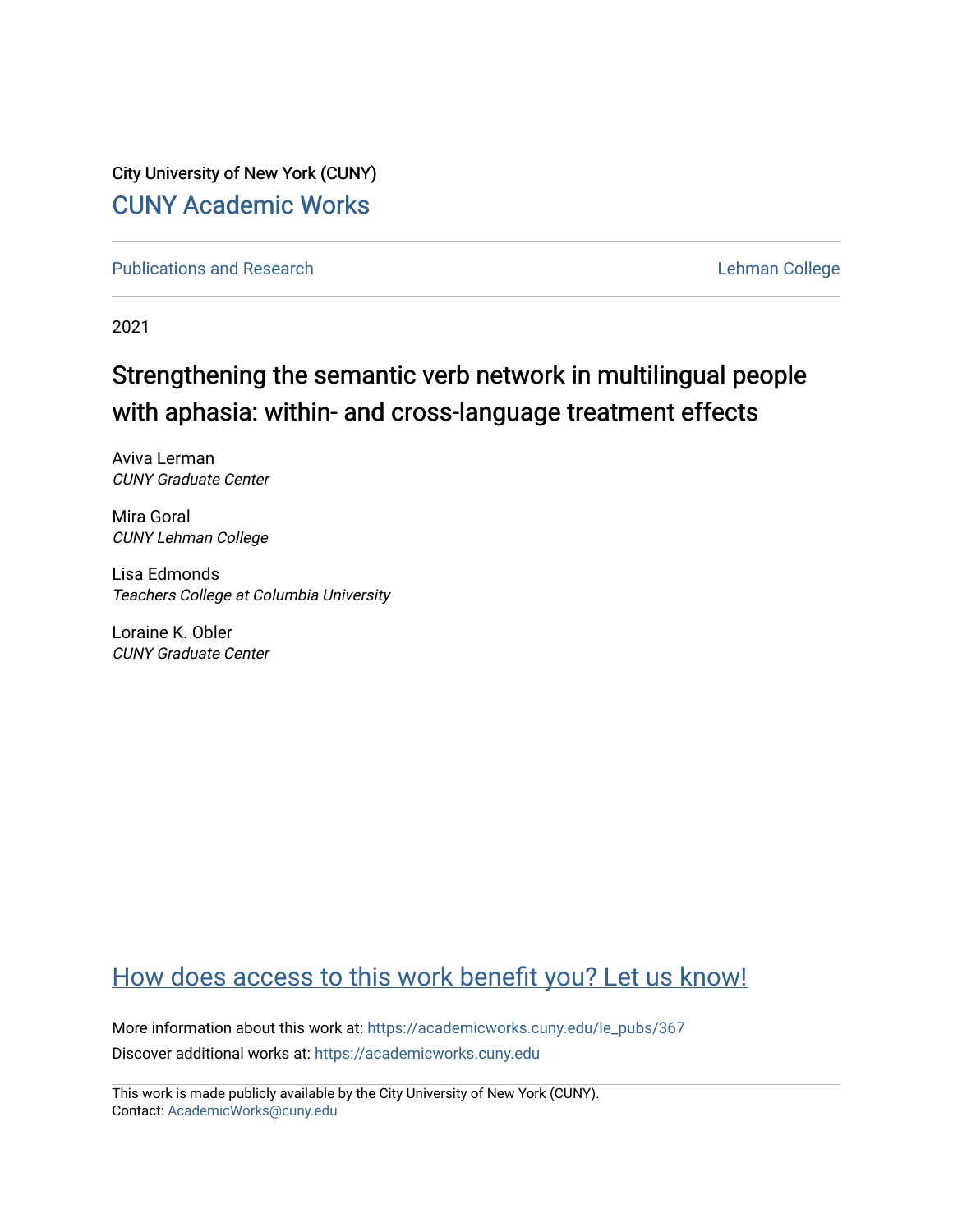# Bilingualism: Language and **Cognition**

[cambridge.org/bil](https://www.cambridge.org/bil)

## Research Article

Cite this article: Lerman A, Goral M, Edmonds LisaA, Obler LoraineK (2021). Strengthening the semantic verb network in multilingual people with aphasia: within- and crosslanguage treatment effects\*. Bilingualism: Language and Cognition 1–15. [https://doi.org/](https://doi.org/10.1017/S1366728921001036) [10.1017/S1366728921001036](https://doi.org/10.1017/S1366728921001036)

Received: 14 June 2020 Revised: 31 August 2021 Accepted: 3 November 2021

#### Keywords:

spreading activation; interference; semantic verb network; multilingual; cross-language generalisation

Address for correspondence: Aviva Lerman, Program of Speech-Language-Hearing Sciences, 365 Fifth Ave, New York City, New York [alerman@gradcenter.cuny.edu](mailto:alerman@gradcenter.cuny.edu)

© The Author(s), 2021. Published by Cambridge University Press



# Strengthening the semantic verb network in multilingual people with aphasia: within- and cross-language treatment effects\*

## Aviva Lerman<sup>a,b</sup>, Mira Gorala,c,d, Lisa. A. Edmonds<sup>e</sup> and Loraine. K. Obler<sup>a</sup>

<sup>a</sup>Program in Speech-Language-Hearing Sciences, Graduate Center, City University of New York, NY, USA; <sup>b</sup>Program Q2 of Communication Disorders, Hadassah Academic College, Jerusalem, Israel; <sup>c</sup>Department of Speech-Language-Hearing Sciences, Lehman College, City University of New York, NY, USA; <sup>d</sup>MultiLing Center for Multilingualism in Q3 12 Society across the Lifespan, University of Oslo, Oslo, Norway and <sup>e</sup>Program of Communication Sciences and Q4 Disorders, Teachers College, Columbia University, NY, USA 10 11 Q4 13  $Q5_{14}$ 

Q1 9

#### Abstract

In multilingual people, semantic knowledge is predominantly shared across languages. Providing semantic-focused treatment to people with aphasia has been posited to strengthen connectivity within association cortices that subserve semantic knowledge. In multilingual people, such treatment should result in within- and cross-language generalisation to all languages, although not equally. We investigated treatment effects in two multilingual participants with aphasia who received verb-based semantic treatment in two pre-stroke highly proficient languages. We compared within- and cross-language generalisation patterns across languages, finding within- and cross-language generalisation after treatment in the lessimpaired, pre-morbidly more-proficient first-acquired language (L1). This observation supports the theory that connectivity is greater between the lexicon of a pre-morbidly more-proficient L1 and the shared semantic system than the lexicon of a pre-morbidly less-proficient later-acquired language. Our findings of within- and cross-language generalisation patterns could also be explained by both the Competing Mechanisms Theory and the theory of lingering suppression.

### Introduction

It is widely accepted that semantic knowledge is predominantly shared across languages of multilingual people (e.g., Kroll, Van Hell, Tokowicz & Green, [2010](#page-14-0); Paradis, [1993](#page-15-0)). Consequently, we might expect that semantic treatment for an acquired language impairment (aphasia) would be effective for all languages and that treatment effects would generalise within and across languages of a multilingual person. However, considerable empirical data refutes this hypothesis (e.g., Abutalebi, Rosa, Tettamanti, Green & Cappa, [2009](#page-13-0); Ansaldo & Saidi, [2014](#page-13-0); Croft, Marshall, Pring & Hardwick, [2011;](#page-13-0) Faroqi-Shah, Frymark, Mullen & Wang, [2010;](#page-14-0) Goral, Rosas, Conner, Maul & Obler, [2012](#page-14-0); Goral, Naghibolhosseini & Conner, [2013](#page-14-0); Kiran, Sandberg, Gray, Ascenso & Kester, [2013](#page-14-0); Knoph, Simonsen & Lind, [2017;](#page-14-0) Lerman, Edmonds & Goral, [2018](#page-14-0)). Therefore, several researchers have hypothesised that patterns of generalisation are likely related to differences in proficiency and use of each language (e.g., Edmonds & Kiran, [2006;](#page-14-0) Goral et al., [2012](#page-14-0); Nadeau, [2019\)](#page-15-0), the balance between the language network and the language control network (e.g., Goral et al., [2013](#page-14-0); Kiran et al., [2013;](#page-14-0) Li, Li & Kiran, [2020\)](#page-15-0), and the specific type of treatment provided (Goral & Lerman, [2020\)](#page-14-0).

To date, most studies in this field have looked only at generalisation after treatment in one language of a multilingual person with aphasia, either the L1 (i.e., the first-acquired language) or a later-acquired language. In the few case-studies that administered treatment to more than one language in consecutive blocks (Goral et al., [2012](#page-14-0); Keane & Kiran, [2015;](#page-14-0) Kiran & Roberts, [2010;](#page-14-0) Kurland & Falcon, [2011\)](#page-14-0), treatment focused on single-word noun retrieval for all except one study (Goral et al., [2012](#page-14-0)) where both noun and verb retrieval were targeted. The current study investigated treatment effects in two multilingual participants with aphasia who received language treatment in each of their two pre-stroke highly proficient languages, in consecutive treatment blocks. Thus, we were able to compare within-language generalisation for each participant, as well as to evaluate whether cross-language generalisation occurred, and if so, in which language(s). Furthermore, we administered Verb Network Strengthening Treatment (VNeST), a treatment shown to improve language skills in both monolingual and multilingual people with aphasia by specifically strengthening the semantic verb network (Edmonds, [2016](#page-13-0); Li et al., [2020](#page-15-0)). We explain our results based on current language models for multilingual representation and aphasia recovery within the context of semantic verb treatment within a sentence framework.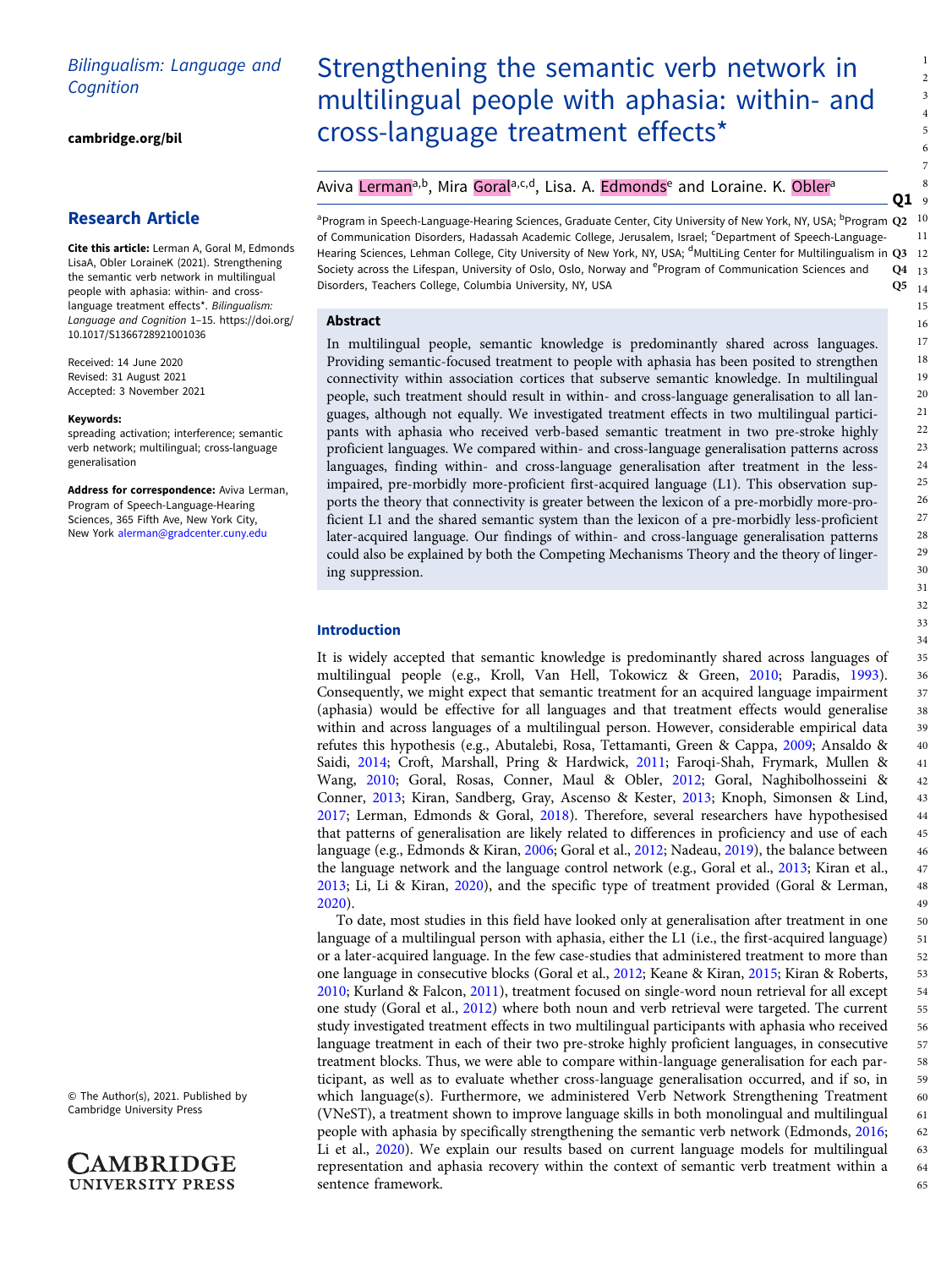#### Multilingual language representation

In multilingual people there is extensive overlap of brain regions that underlie language processing in the different languages (e.g., Abutalebi, Cappa & Perani, [2001](#page-13-0); Higby, Kim & Obler, [2013](#page-14-0); Perani, Paulesu, Galles, Dupoux, Dehaene, Bettinardi, Cappa, Fazio & Mehler, [1998\)](#page-15-0). Most models of multilingual language representation are based on the widely accepted premise that semantic knowledge is predominantly shared across languages (e.g., Kroll et al., [2010](#page-14-0); Kroll & Tokowicz, [2005](#page-14-0); Paradis, [1993\)](#page-15-0). This semantic knowledge, which underlies conceptual representations, is thought to arise from connectivity within and across association cortices in the brain (e.g., Nadeau, [2012](#page-15-0), [2019](#page-15-0)) that subserve all the languages of multilingual people (e.g., Wong, Yin & O'Brien, [2016\)](#page-15-0).

By engaging and manipulating these shared conceptual representations, a multilingual person is hypothesised to coactivate lexical representations for each language (e.g., Hartsuiker & Bernolet, [2017;](#page-14-0) Kroll et al., [2010](#page-14-0)). However, these coactivated lexical items will each carry their own language-specific syntactic, morphosyntactic, and phonological constraints (Kroll & Tokowicz, [2005](#page-14-0); Nadeau, [2019\)](#page-15-0). Multilingual people will thus need to inhibit nontarget lexical items to overcome competition between target lexical items and non-target lexical items that arises from coactivation (e.g., Keane & Kiran, [2015](#page-14-0)). A control mechanism, such as that described in Green's [\(1998](#page-14-0)) Inhibitory Control Model, is hypothesised to control this interference between lexical items in the target and non-target languages.

Lexical items from two languages are posited to be connected to shared semantic knowledge, with stronger connections between an early-acquired L1 and the semantic system than between a later-learned L2 and the semantic system (see for example, the Revised Hierarchical Model [RHM]; Kroll et al., [2010](#page-14-0); Kroll & Stewart, [1994](#page-14-0)). Consequently, the name of any single target item in a highly proficient L1, with strong connectivity between the substrates subserving semantic-phonologic knowledge, is more likely to be activated, and therefore require less withinlanguage interference control, than target items in a less-proficient L2. Additionally, successful L2 processing is expected to require stronger cross-language interference control of a highly proficient L1, compared to successful L1 processing which is expected to require weaker cross-language interference control of a less-proficient L2 (Kroll et al., [2010\)](#page-14-0).

Most models describing bilingual language representation focus mainly on single words, and in particular nouns. However, several researchers have also considered verbs within sentences, as part of an extended framework of bilingual language representation and language use (e.g., Alferink & Gullberg, [2014](#page-13-0); Hartsuiker & Bernolet, [2017](#page-14-0); Pickering & Branigan, [1998](#page-15-0); Salamoura & Williams, [2007;](#page-15-0) van Gompel & Arai, [2018\)](#page-15-0). Semantic knowledge of verbs is considered to include both schematic and syntactic information, unlike nouns where semantic knowledge is largely based on schematic information (Ferretti, McRae & Hatherell, [2001](#page-14-0)). When syntax, argument structure and/or thematic role information fully overlap across languages, their mental representation is expected to be fully shared when proficiency in the L2 reaches a level similar to the L1 (Pickering & Branigan, [1998;](#page-15-0) Prior, Kroll & MacWhinney, [2013](#page-15-0); Salamoura & Williams, [2007;](#page-15-0) van Gompel & Arai, [2018](#page-15-0)), especially when boosted by similar word order (Hartsuiker & Bernolet, [2017\)](#page-14-0). When these properties only partly overlap, one theory suggests that their mental representations will be

connected but not shared (e.g., van Gompel & Arai, [2018\)](#page-15-0), and properties of the L1 may dominate (Nadeau, [2019](#page-15-0)). A second theory suggests that as L2 proficiency increases, structures will merge (known as semantic convergence) resulting in shared mental representations (e.g., Alferink & Gullberg, [2014;](#page-13-0) van Gomel & Arai, [2018](#page-15-0)). Thus, models of bilingual language representation, such as the RHM (Kroll et al., [2010](#page-14-0); Kroll & Stewart, [1994\)](#page-14-0), can be extended from nouns to verbs since the evidence suggests that verbs, like nouns, are connected in the bilingual mental lexicon (e.g., Prior et al., [2013;](#page-15-0) Salamoura & Williams, [2007;](#page-15-0) Schoonbaert, Hartsuiker & Pickering, [2007;](#page-15-0) van Gompel & Arai, [2018\)](#page-15-0) or even share stronger connections to other verbs and/or to related nouns than nouns do to other nouns (Faroqi-Shah, Kevas & Li, [2021\)](#page-14-0).

### Multilingual people with aphasia

Aphasia is an acquired language disorder resulting from neurological damage to the language network, usually a predominantly left-hemisphere network that includes both cortical and subcortical structures (e.g., Fedorenko & Thompson-Schill, [2014;](#page-14-0) Hoffmann & Chen, [2013](#page-14-0); Kiran & Thompson, [2019\)](#page-14-0). Due to the extensive overlap of brain regions that underlie language processing in the multilingual brain, damage to the language network might be expected to regularly result in a similar impairment across language skills relative to pre-morbid proficiencies (i.e., parallel impairment), as well as parallel recovery of those language skills spontaneously or with treatment. However, several patterns of impairment and recovery of language have long been documented in this population, and include parallel impairment and recovery as well as differential impairment and recovery, where one language is affected more than others, with that language recovering at a different rate or at the expense of other languages (Albert & Obler, [1978;](#page-13-0) Paradis, [1977](#page-15-0), [1993\)](#page-15-0).

Differential patterns have been explained by differential strength of encoding, such as for the first-acquired language (Ribot, [1882\)](#page-15-0) or for the more used language (Pitres, [1895\)](#page-15-0), as well as by the involvement of the language control network (e.g., Abutalebi & Green, [2007](#page-13-0)). The language control network includes the pre-frontal cortex, the inferior parietal cortex, the anterior cingulate cortex, and the basal ganglia, among other regions (e.g.. Abutalebi & Green, [2007;](#page-13-0) Wong et al., [2016](#page-15-0)). When damaged or disrupted, differential impairment and recovery may be expected as well as greater interference between semantically-related items within and across languages due to faulty interference control of the non-target language (Abutalebi et al., [2009](#page-13-0); Keane & Kiran, [2015](#page-14-0); Kiran et al., [2013](#page-14-0)).

#### Treating aphasia in multilingual people

Potentially, the most efficient way to rehabilitate language impairment in multilingual people with aphasia would be to provide treatment that generalises not only to untrained stimuli and untrained contexts in the treated language (within-language generalisation) but also to untrained stimuli and untrained contexts in the untreated language (cross-language generalisation – e.g., Boyle, [2004](#page-13-0); Goral & Lerman, [2020](#page-14-0); Lerman et al., [2018\)](#page-14-0). Data from both monolingual and multilingual people with aphasia indicate that within-language generalisation of single-words often occurs, especially after semantic treatment (rather than phonological treatment, for example) and to semantically-related words more than non-semantically-related words (e.g., 116 117 118 119 120 121 122 123 124 125 126 127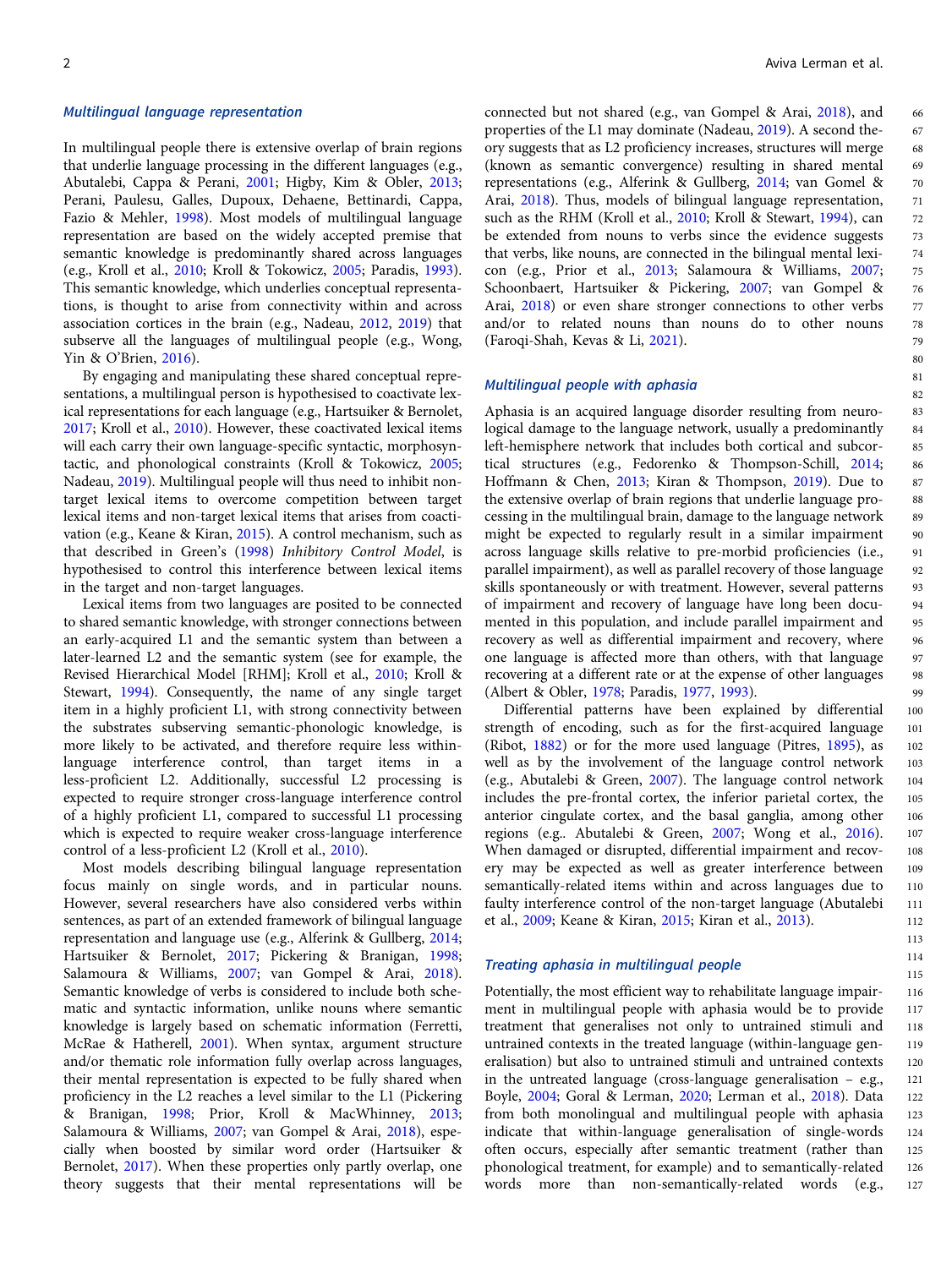Faroqi-Shah et al., [2010](#page-14-0); Greenwald, Raymer, Richardson & Rothi, [1995;](#page-14-0) Howard, Patterson, Franklin, Orchard-Lisle & Morton, [1985;](#page-14-0) Kiran et al., [2013;](#page-14-0) Law, Wong, Sung & Hon, [2006;](#page-14-0) Marshall, Pound, White-Thomson & Pring, [1990](#page-15-0); Nickels & Best, [1996;](#page-15-0) Peach & Reuter, [2010;](#page-15-0) Webster & Whitworth, [2012\)](#page-15-0). Furthermore, treating verbs within a sentence in monolingual people with aphasia was observed to generalise more often to both untreated sentences and single-word naming of verbs, as well as to discourse context, when compared to treating verbs at the single-word level where generalisation to sentences was less frequent (e.g., Edmonds, Nadeau & Kiran, [2009](#page-14-0); Edmonds, [2016;](#page-13-0) Raymer & Ellsworth, [2002;](#page-15-0) Wambaugh, Mauszycki & Wright, [2014](#page-15-0); Webster & Whitworth, [2012\)](#page-15-0).

In multilingual people with aphasia, researchers have observed more widespread within-language generalisation effects after semantic-based treatments in the dominant language (defined as either the first-acquired language – L1 – or the pre-morbidly more-proficient language) than in the non-dominant language (defined as the pre-morbidly less-proficient language, which is typically also a later-acquired language) for single-word naming (e.g., Edmonds & Kiran, [2006;](#page-14-0) Faroqi-Shah et al., [2010](#page-14-0); Kiran et al., [2013](#page-14-0); Kurland & Falcon, [2011](#page-14-0)). Kiran and colleagues ([2013](#page-14-0)) suggest that this pattern supports a Competing Mechanisms Theory, according to which strong spreading activation of strengthened semantic knowledge offsets interference from semantically-related nouns. Greater activation is expected due to treatment in a pre-morbidly highly proficient language that is relatively less impaired post-stroke than in a post-stroke more-impaired language (e.g., Kiran et al., [2013](#page-14-0)). We extend this theory to verbs as well (e.g., Li et al., [2020;](#page-15-0) Salamoura & Williams, [2007](#page-15-0)).

Cross-language generalisation may be expected within a framework of largely shared neuronal networks for the different languages of multilingual people. However, damage to the language control network, and subsequent damage to interference control mechanisms could preclude cross-language generalisation (e.g., Ansaldo & Saidi, [2014](#page-13-0); Green & Abutalebi, [2008;](#page-14-0) Khachatryan, Vanhoof, Beyens, Goeleven, Thijs & Van Hulle, [2016;](#page-14-0) Paradis, [1998\)](#page-15-0), especially when the two languages differ in pre- and post-stroke abilities (Faroqi-Shah et al., [2010;](#page-14-0) Lerman et al., [2018;](#page-14-0) Li et al., [2020](#page-15-0)). Based on the Competing Mechanisms Theory (Kiran et al., [2013\)](#page-14-0), we might expect to see more cross-language generalisation after treatment in a poststroke more-impaired L2 than after treatment in a post-stroke less-impaired L1 due to greater spreading activation of L1 compared to L2, and conversely weaker interference from the L2 lexicon compared to from the L1 lexicon during treatment. There is some empirical evidence to support this theory, from several casestudies where semantic treatment of noun retrieval in a more-impaired language resulted in cross-language generalisation but treatment in a less-impaired language did not result in crosslanguage generalisation (e.g., Edmonds & Kiran, [2006](#page-14-0); Kiran & Roberts, [2010](#page-14-0); Kurland & Falcon, [2011\)](#page-14-0). However, not all participants received treatment in both languages, making it difficult to draw strong conclusions. Furthermore, in two cases where crosslanguage generalisation was reported in participants who received treatment in both languages, the improvement observed could have been a carryover effect from treatment in the post-stroke less-impaired language that was treated first (see Edmonds & Kiran, [2006](#page-14-0); Kurland & Falcon, [2011\)](#page-14-0).

An opposing explanation is the lingering suppression theory, according to which cross-language generalisation after treatment 128 129

135 136

140 141 142

in a post-stroke more-impaired L2 may be unlikely if interference from the L1 is strongly suppressed during treatment to facilitate successful treatment in L2. If this suppression of interference lingers during post-treatment assessment, potentially due to damage of interference control mechanisms, cross-language generalisation would not be observed. For successful treatment of L1, however, interference from a post-stroke more-impaired L2 would not need to be strongly suppressed during treatment. Here too, there is some empirical evidence to support this theory, from a number of case-studies where semantic-level treatment was administered, for either nouns, verbs, or both, and cross-language generalisation was observed after treatment in a non-L1 (i.e., not the first-acquired language) to other non-L1 languages, both premorbidly more- and less-proficient than the treated language, but not to the L1 (e.g., Goral et al., [2012,](#page-14-0) [2013](#page-14-0); Goral, Levy & Kastl, [2010](#page-14-0); Knoph, Lind & Simonsen, [2015](#page-14-0); Knoph et al., [2017](#page-14-0); Miertsch, Meisel & Isel, [2009\)](#page-15-0). 130 131 132 133 134 137 138 139 143 144

#### Verb Network Strengthening Treatment

VNeST is an aphasia treatment developed with the aim of improving sentence production within constrained tasks and in discourse contexts by strengthening connections in the substrates for semantic knowledge of verbs (as the core of the sentence) and a variety of possible thematic roles (e.g., subjects/agents, objects/ patients – e.g., Edmonds, [2016;](#page-13-0) Edmonds et al., [2009;](#page-14-0) Edmonds & Babb, [2011](#page-13-0); Ferretti et al., [2001\)](#page-14-0). By systematically retrieving verbs together with their thematic roles, conceptual representations of the verb network are expected to be repeatedly activated, and thus strengthened (Edmonds, Mammino & Ojeda, [2014](#page-14-0)), potentially spreading activation throughout the substrate subserving the network. Thus, production of correct lexical targets is expected to be more reliable after treatment, for a variety of language tasks. However, there is also a risk that increased activation through treatment will also increase activation of semantically-related verbs or thematic role fillers for any given verb, resulting in increased interference that then needs to be controlled during lexical production after treatment.

VNeST has been observed to be effective in monolingual people with both fluent and non-fluent aphasia, resulting in withinlanguage generalisation in different language tasks for participants with mild to moderate-severe aphasia both for lexical retrieval (including single words, sentences and discourse – Edmonds, [2016](#page-13-0)) and comprehension tasks (Lerman, Goral, Edmonds & Obler, [2020](#page-15-0)). For multilingual people with aphasia, withinlanguage generalisation would thus be expected for both languages, with more widespread generalisation for a pre-morbidly more-proficient L1 than a pre-morbidly less-proficient L2, as explained above. Furthermore, VNeST has high potential for cross-language generalisation due to the focus on shared semantic knowledge, especially when basic word order and argument structure are shared across the languages of a multilingual person (Hartsuiker & Bernolet, [2017;](#page-14-0) Salamoura & Williams, [2007\)](#page-15-0).

Indeed, in two studies on multilingual individuals with aphasia who each received VNeST in one of their languages, within- and cross-language generalisation were observed to some degree (Lerman et al., [2018](#page-14-0); Li et al., [2020\)](#page-15-0). Lerman et al. [\(2018](#page-14-0)) found that in their pre-morbidly balanced bilingual participant with mild-moderate expressive (Broca's) aphasia, lexical retrieval of single-words and within sentences improved in the post-stroke more-impaired L2 after treatment in the L2, and for the untreated less-impaired L1, lexical retrieval during discourse improved. Li 181 182 183 184 185 186 187 188 189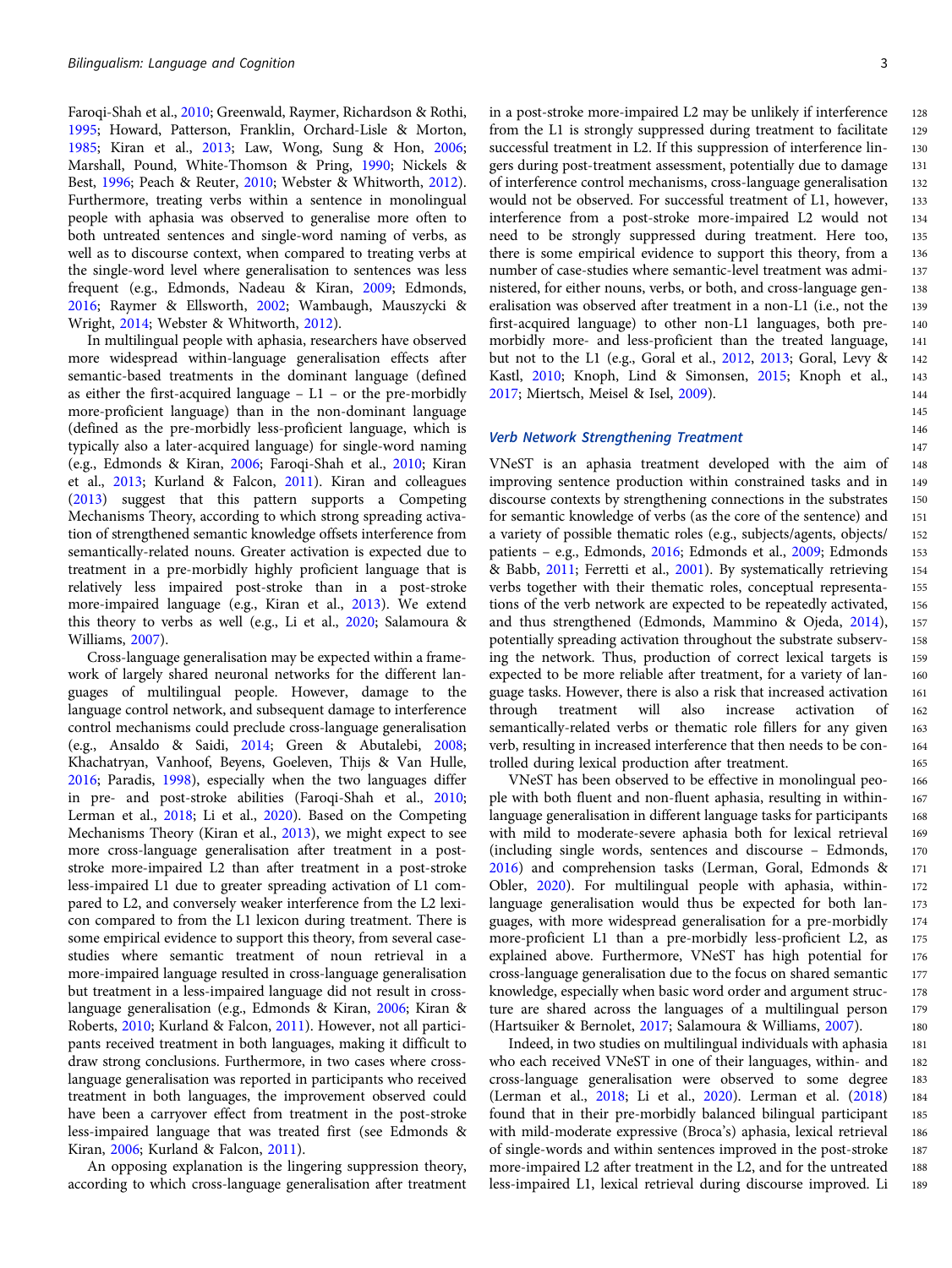et al. ([2020](#page-15-0)) treated two balanced bilingual participants in their L1 and found that both participants (one with moderate-severe expressive aphasia, and one with mild anomia) demonstrated within- and cross-language generalisation for sentences. In the participant with moderate-severe expressive aphasia, crosslanguage generalisation was also observed for single-word naming of nouns and verbs, and discourse. The results of these two studies support the theory that pre-morbid language proficiency influences post-stroke generalisation patterns – however, in both studies the participants received treatment in only one language, weakening the conclusions that could be drawn.

#### The current study

This study explores patterns of within- and cross-language generalisation in two multilingual participants. Both participants received VNeST in each of their two pre-morbidly highly proficient languages, in consecutive treatment blocks, a design that allowed us to ask the following research questions:

- 1. Does within-language generalisation of lexical retrieval (at the word and sentence level) and lexical comprehension (at the word level) occur to a similar extent in each language of a premorbidly highly proficient multilingual person with aphasia after receiving VNeST?
- 2. Does cross-language generalisation of lexical retrieval (at the word and sentence level) and lexical comprehension (at the word level) occur to a similar extent in each language of a premorbidly highly proficient multilingual person with aphasia after receiving VNeST?

We hypothesised that VNeST would result in stronger withinlanguage generalisation in the participants' post-stroke less-impaired L1 than in their post-stroke more-impaired L2. This hypothesised disparity is based on the RHM and the relative strengths of connections of each lexicon to shared semantic knowledge (Faroqi-Shah et al., [2010;](#page-14-0) Kroll et al., [2010](#page-14-0); Li et al., [2020\)](#page-15-0), as well as the relative extent of control that would be necessary to suppress within-language interference (Kiran et al., [2013\)](#page-14-0). Furthermore, based on previous research with VNeST, we expected that lexical retrieval would improve not only for verbs and their thematic role fillers (nouns) in sentences, but also for noun and verb single-word naming and for lexical retrieval in discourse (e.g., Edmonds, [2016](#page-13-0); Edmonds et al., [2009\)](#page-14-0). Potentially, improvement will also occur for lexical comprehension of nouns and verbs (Lerman et al., [2020\)](#page-15-0), due to the connectivity between noun and verb knowledge as reflected in priming effects (e.g., Ferretti et al., [2001\)](#page-14-0).

We further hypothesised that cross-language generalisation may occur after VNeST in either language, based on the theory that association cortices which subserve shared semantic knowledge (e.g., |Nadeau, [2012](#page-15-0), [2019](#page-15-0)) may potentially be strengthened sufficiently for improvement to occur in lexical processes (retrieval and comprehension). However, we also expected strong cross-language interference from the post-stroke less-impaired L1 during treatment in the non-L1 which would need to be suppressed. This suppression may linger after treatment ends (Goral et al., [2013](#page-14-0)) resulting in no cross-language generalisation into the less-impaired L1.

## Methodology

## **Participants**

Two male participants (EH03 and EH04) were recruited for this study, as part of a wider study on multilingualism and aphasia. They were both right-handed, and with no neurological diagnoses other than a single left middle cerebral artery (MCA) infarct, which occurred 5–6 years prior to taking part in the study. They both acquired English as their native language (L1) while living and going to school in North America, and acquired Modern Hebrew from elementary school age, including literacy skills – becoming fluent in Hebrew in all modalities after moving to Israel as young adults (age 19 and 26 years). See [Table 1](#page-5-0) for demographic information, language background and stroke history for the two participants.

Language background information was collected with a modified version of the Language Experience and Proficiency Questionnaire (LEAP-Q; Marian, Blumenfeld & Kaushanskaya, [2007\)](#page-15-0). EH03 reported that English remained his dominant, most proficient language across the lifespan in all language domains. He had also been highly proficient in Hebrew from age 26 up until the stroke – i.e., for 35 years. He reported using mostly English at home pre-stroke and both English and Hebrew at work, while Hebrew was the language of the everyday environment. His left MCA infarct resulted in an original diagnosis of non-fluent aphasia, agrammatism, and moderate apraxia of speech, together with right hemiparesis. EH03 reported that his post-stroke English abilities were less impaired than his Hebrew abilities in all language modalities. Thus, EH03 was defined as having a differential impairment, with a bigger difference between languages post-stroke as compared to pre-stroke. 206 207 208 210 211 212 213 214 215 216 217 218 219  $220$ 

EH04 reported that he acquired both English and Yiddish from birth, but that he had rarely used Yiddish since childhood, with English being his dominant, most proficient language across the lifespan in all language domains. He acquired both French and Hebrew in school to a moderate proficiency, but after moving to Israel at age 19, his French fell into disuse while his Hebrew proficiency increased in all language domains, reaching high proficiency and remaining so up until the stroke – i.e., also for 35 years. He used English as his main home language pre-stroke, and Hebrew as the main language at work as well as in his environment. His left MCA infarct resulted in an original diagnosis of non-fluent aphasia, with mild-moderate apraxia, together with right hemiparesis. EH04 reported that his post-stroke English abilities were less impaired than his Hebrew abilities for production but not for comprehension, and that since the stroke he sometimes mixed languages unintentionally when speaking. Thus, EH04 was also defined as having a differential impairment, with a bigger difference between speaking abilities in each language post-stroke as compared to pre-stroke.

Based on the Aphasia Quotients (AQ) of the Western Aphasia Battery Revised (WAB-R) in English (Kertesz, [2006\)](#page-14-0), and an adapted version of the WAB-R to Hebrew, both EH03 and EH04 were diagnosed with moderate expressive aphasia in English and severe expressive aphasia in Hebrew at baseline for our study. Furthermore, based on the non-linguistic subtests of the Cognitive Linguistic Quick Test (CLQT – Helm-Estabrooks, [2001\)](#page-14-0), both participants were found to have a mild or mildmoderate impairment for their age for each type of cognitive function measured (attention, executive functions, visuospatial skills) except clock drawing, for which they were within normal limits, and these non-linguistic cognitive functions remained 240 241 242 243 244 245 246 247 248 249 250 251

190 191 192

209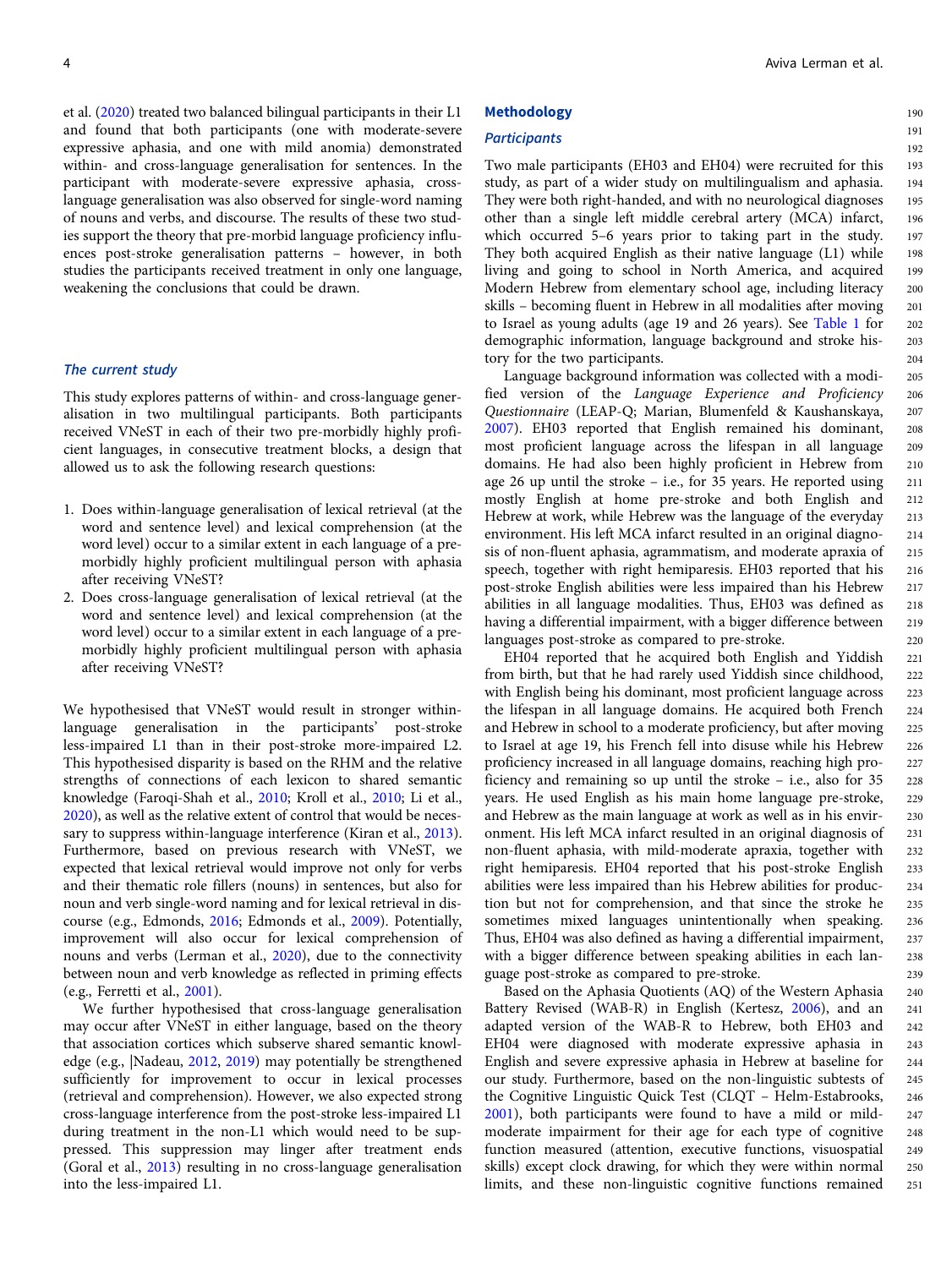<span id="page-5-0"></span>

|                                                                     | <b>EH03</b>                                                                                                                                                                       | EH <sub>04</sub>                                                                                                                                                                                                                               |
|---------------------------------------------------------------------|-----------------------------------------------------------------------------------------------------------------------------------------------------------------------------------|------------------------------------------------------------------------------------------------------------------------------------------------------------------------------------------------------------------------------------------------|
| Age (in years)                                                      | 66                                                                                                                                                                                | 65                                                                                                                                                                                                                                             |
| <b>Formal education</b><br>(in years)                               | 18                                                                                                                                                                                | 19                                                                                                                                                                                                                                             |
| <b>Place of birth</b>                                               | <b>United States</b>                                                                                                                                                              | Canada                                                                                                                                                                                                                                         |
| Age of immigration to Israel<br>(in years)                          | 26                                                                                                                                                                                | 19                                                                                                                                                                                                                                             |
| Languages                                                           | $L1 =$ English<br>$L2 = Hebrew$                                                                                                                                                   | $L1 =$ English<br>$L2 = Yiddish$<br>$L3 = Hebrew$<br>$L4 =$ French                                                                                                                                                                             |
| Age of non-L1 acquisition<br>(in years)                             | $L2 = 5$                                                                                                                                                                          | $L2 = before age 3$<br>$L3 = 7$<br>$L4 = 7$                                                                                                                                                                                                    |
| <b>Highest proficiency reached</b><br>in each language, at its peak | $L1 = high (native-like)$<br>(self-rating: speaking 10/10, understanding 10/10, reading<br>10/10<br>$L2 = high$<br>(self-rating: speaking 9/10, understanding 9/10, reading 9/10) | $L1 = high (native-like)$<br>(self-rating: speaking 10/10, understanding 10/10,<br>reading $10/10$ )<br>$L2 = low-mode rate$<br>$L3 = high$<br>(self-rating: speaking 10/10, understanding 10/10,<br>reading $10/10$ )<br>$L4 = low-mode rate$ |
| Languages in use in the<br>years leading up to the<br>stroke        | English (50%) and Hebrew (50%) daily                                                                                                                                              | English (20%) and Hebrew (80%) daily                                                                                                                                                                                                           |
| <b>Brain lesion</b>                                                 | Left MCA infarct.<br>Damage to frontal, parietal and temporal lobes clearly<br>described in medical records; damage to subcortical<br>structures inferred from medical records    | Left MCA infarct.<br>Damage to frontal and temporal lobes, insula, basal<br>ganglia, superior operculum, suprasylvian gyri, and<br>left inferior frontal lobe                                                                                  |
| Age at time of stroke<br>(in years)                                 | 61                                                                                                                                                                                | 58                                                                                                                                                                                                                                             |
| <b>Time since stroke</b><br>(in years)                              | 5                                                                                                                                                                                 | 6                                                                                                                                                                                                                                              |
| Language use at the time of<br>the study                            | English (80%) and Hebrew (20%) daily                                                                                                                                              | English (50%) and Hebrew (50%) daily                                                                                                                                                                                                           |
| Post-stroke language<br>abilities                                   | L1 self-rating: speaking 7/10, understanding 10/10, reading<br>5/10<br>L2 self-rating: speaking 1/10, understanding 8/10, reading<br>2/10                                         | L1 self-rating: speaking 8/10, understanding 8/10,<br>reading 9/10<br>L3 self-rating: speaking 3/10, understanding 8/10,<br>reading $9/10$ )                                                                                                   |

Note. L1 = first-acquired language; L2 = second acquired language; L3 = third acquired language; L4 = fourth acquired language; MCA = Middle Cerebral Artery.

stable across the study. See [Table 2](#page-6-0) for the baseline WAB-R and CLQT scores.

## Procedure: treatment

Verb Network Strengthening Treatment (VNeST) was provided in English and Hebrew, in consecutive treatment blocks (with the order counterbalanced across participants). We followed a modified version of Edmonds' ([2014](#page-13-0)) treatment protocol for VNeST, adding a written component to the original protocol to further boost the potential for strengthening the semantic verb network by using all four modalities of language (speaking, understanding, reading, and writing). Each time a verb was presented to the participant during a treatment session, the same set of steps was followed; we labelled this set of steps as one VERB CYCLE. These steps were as follows. First, the participant was asked to read aloud a VERB, written on an index card, and write it down (independently, or if he could not then by copying).

The participant then produced four SVO sentences (the basic sentence structure in both English and Hebrew) together with the Speech and Language Therapist (SLT) using the VERB and the words 'who' and 'what' written on index cards (i.e., who VERBs what?). A cueing hierarchy was used to allow the SLT to help the participant produce relevant subjects and objects when necessary; when independent retrieval of a lexical item assigned to a thematic role was challenging, a minimal cue was offered, involving a semantic or contextual cue – for example, an occupational cue ("Can you think of someone who POURS something as part of their job?"), or a familial cue ("Can you think of someone in the family who WASHES something?") etc. If retrieval was still challenging, a maximal cue was offered, with one correct option and three foils written down, and the participant was asked to choose the most appropriate option. The SLT wrote down the participant's responses on index cards and asked the participant to copy each sentence. When he had produced and written four sentences, the participant was asked to read the sentences aloud. If he 296 297 298 299 300 301 302 303 304 305 306 307 308 309 310 311 312 313

252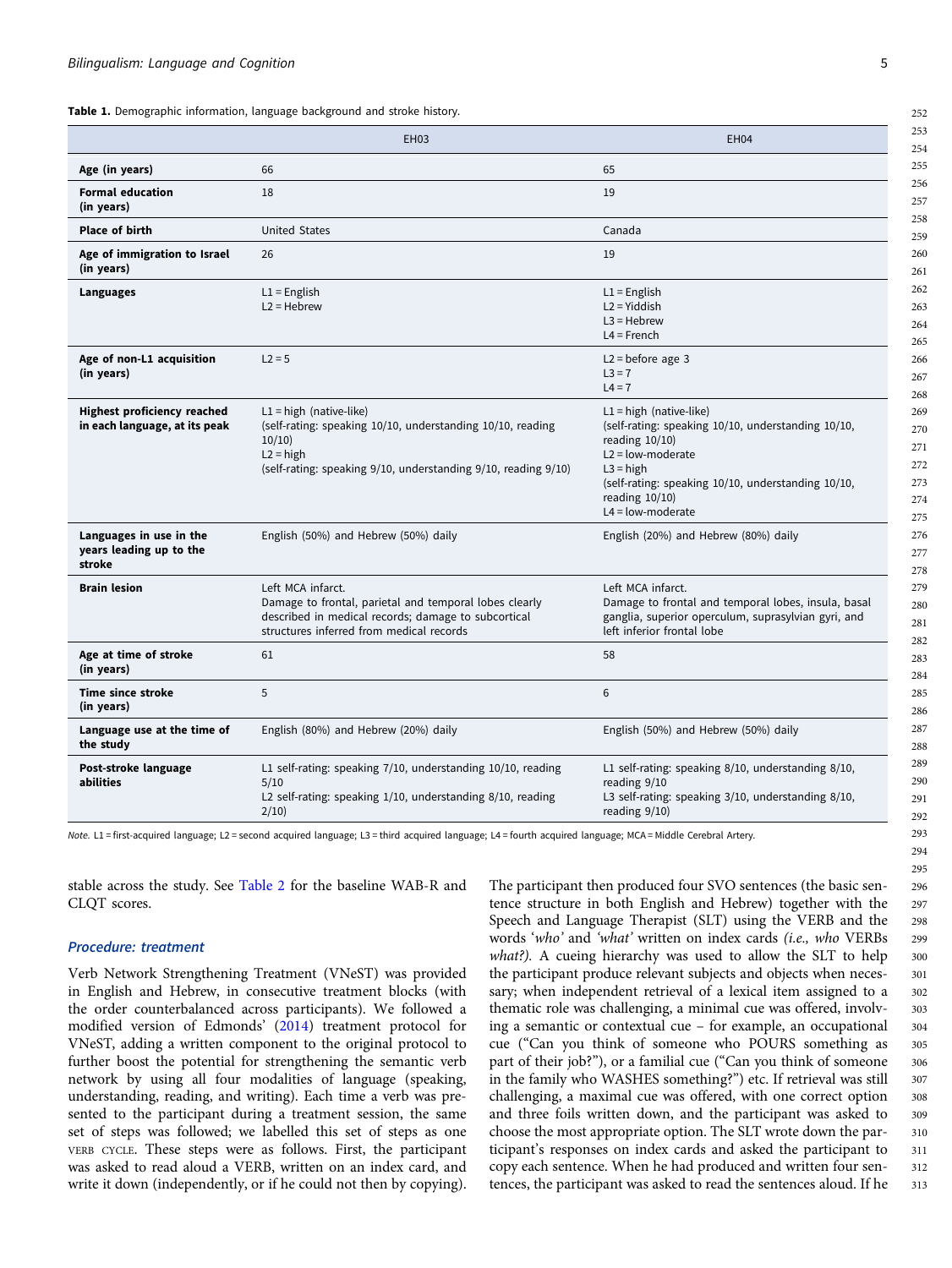<span id="page-6-0"></span>Table 2. Baseline scores for the Western Aphasia Battery Revised in English and Hebrew, and the Cognitive Linguistic Quick Test non-linguistic subtests.

|                                    |                                                                                                                                                                                                             | <b>EH03</b>                  | <b>EH04</b>                    |                              |  |  |  |
|------------------------------------|-------------------------------------------------------------------------------------------------------------------------------------------------------------------------------------------------------------|------------------------------|--------------------------------|------------------------------|--|--|--|
| WAB-R [max score]                  | English                                                                                                                                                                                                     | Hebrew                       | English                        | Hebrew                       |  |  |  |
| Spontaneous speech [20]            | 11.0                                                                                                                                                                                                        | 9.0                          | 14.0                           | 8.0                          |  |  |  |
| Auditory verbal comprehension [10] | 7.3                                                                                                                                                                                                         | 5.2                          | 9.5                            | 7.35                         |  |  |  |
| Repetition [10]                    | 7.8                                                                                                                                                                                                         | 3.0                          | 6.4                            | 3.6                          |  |  |  |
| Naming and word finding [10]       | 6.7                                                                                                                                                                                                         | 1.8                          | 7.0                            | 2.9                          |  |  |  |
| AQ total [100]                     | 65.6                                                                                                                                                                                                        | 38.0                         | 73.8                           | 43.7                         |  |  |  |
| Aphasia type and severity          | Moderate expressive<br>aphasia                                                                                                                                                                              | Severe expressive<br>aphasia | Moderate expressive<br>aphasia | Severe expressive<br>aphasia |  |  |  |
| CLQT [max score]                   |                                                                                                                                                                                                             |                              |                                |                              |  |  |  |
| Symbol cancellation [12]           |                                                                                                                                                                                                             | $\overline{7}$               |                                | 9                            |  |  |  |
| Clock drawing [13]                 |                                                                                                                                                                                                             | 13                           |                                | 13                           |  |  |  |
| Symbol trails [10]                 |                                                                                                                                                                                                             | 10                           |                                | $\overline{7}$               |  |  |  |
| Design memory [6]                  |                                                                                                                                                                                                             | 5                            |                                | 3                            |  |  |  |
| Mazes [8]                          |                                                                                                                                                                                                             | $\overline{4}$               |                                | 7.5                          |  |  |  |
| Design generation [13]             |                                                                                                                                                                                                             | 8                            | 3                              |                              |  |  |  |
| Non-linguistic impairment          | Attention: mild<br>Attention: mild<br>Executive functions: mild<br>Executive functions: mild-moderate<br>Visuospatial skills: mild<br>Visuospatial skills: mild<br>Clock drawing: WNL<br>Clock drawing: WNL |                              |                                |                              |  |  |  |

Note. WAB-R = Western Aphasia Battery-Revised; AQ = Aphasia Quotient; CLQT = Cognitive Linguistic Quick Test; WNL = within normal limits.

was unable to do so independently, he was asked to repeat each sentence one word at a time.

Following this, one SVO sentence was chosen by the participant to be expanded to include where, when and why. The expanded sentence was facilitated by the SLT asking relevant WH-questions related to the sentence and providing the words 'where', 'when', and 'why' written on index cards. For example, for the sentence "The chef WEIGHS flour" the SLT might ask "Where does the chef weigh flour?", "When does the chef weigh flour?", and "Why does the chef weigh flour?". The SLT wrote down the participant's responses on index cards and then asked the participant to read the entire expanded sentence aloud. Again, if he was unable to do so independently, he was asked to repeat the sentence one word at a time. Then, the participant was asked to make semantic plausibility judgements about sentences that included the VERB and that were presented auditorily by the SLT, with sentences either semantically feasible, or having either an unrelated agent, an unrelated patient, or where the agent and patient were reversed. Finally, the participant was asked to independently retrieve the VERB, write it down, and produce up to four relevant SVO sentences without help from the SLT.

A list of 20 different verbs was compiled for training with the VNeST protocol. No cognates were included, and the verbs shared argument structure across languages. For verbs with more than one direct translation equivalent, only one translation equivalent was used throughout the study. Ten verbs overlapped with verbs in the sentence construction subtest of the Revised English-Hebrew Aphasia Battery (the REHAB, see below), and 10 verbs did not overlap with any specific single-word or sentence level stimuli in the REHAB. These 20 verbs were trained in a pseudo-random order throughout both treatment blocks. In the second treatment block, three new verbs replaced three verbs from the original list that were observed to be relatively easy for each participant to produce within sentences. In each treatment session, several verb cycles were completed (see [Table 3](#page-7-0)). Throughout each treatment block, once all 20 verbs had been trained, the list was reshuffled into a new pseudo-random order, and the same 20 verbs were trained again. This continued until the end of the treatment block, resulting in each verb being trained 3–4 times overall, per participant, per language. See Supplementary Table S1 (Supplementary Materials) for the list of verbs that were trained across the treatment blocks.

Treatment was provided by qualified SLTs who were highly proficient in both English and Hebrew and had been trained on the VNeST protocol. Treatment was provided in the participants' homes, in a quiet environment, and treatment fidelity was calculated at over 95% for all sessions, based on the protocol steps described above. See [Table 3](#page-7-0) for a detailed summary of each treatment block for each participant.

#### Procedure: assessment

#### Improvement during the treatment blocks

In order to assess whether learning occurred during the treatment blocks, and thus whether any treatment effects (within- or crosslanguage) could be attributed to the treatment, we capitalised on the highly structured nature of the steps involved in VNeST. We charted and plotted retrieval abilities throughout each treatment block for every practiced verb and found that, overall, improved verb argument retrieval occurred following VNeST. Thus, we accepted that changes between the pre- and post-treatment assessments could be attributed to successful treatment. The procedures 367 368 369 370 371 372 373 374 375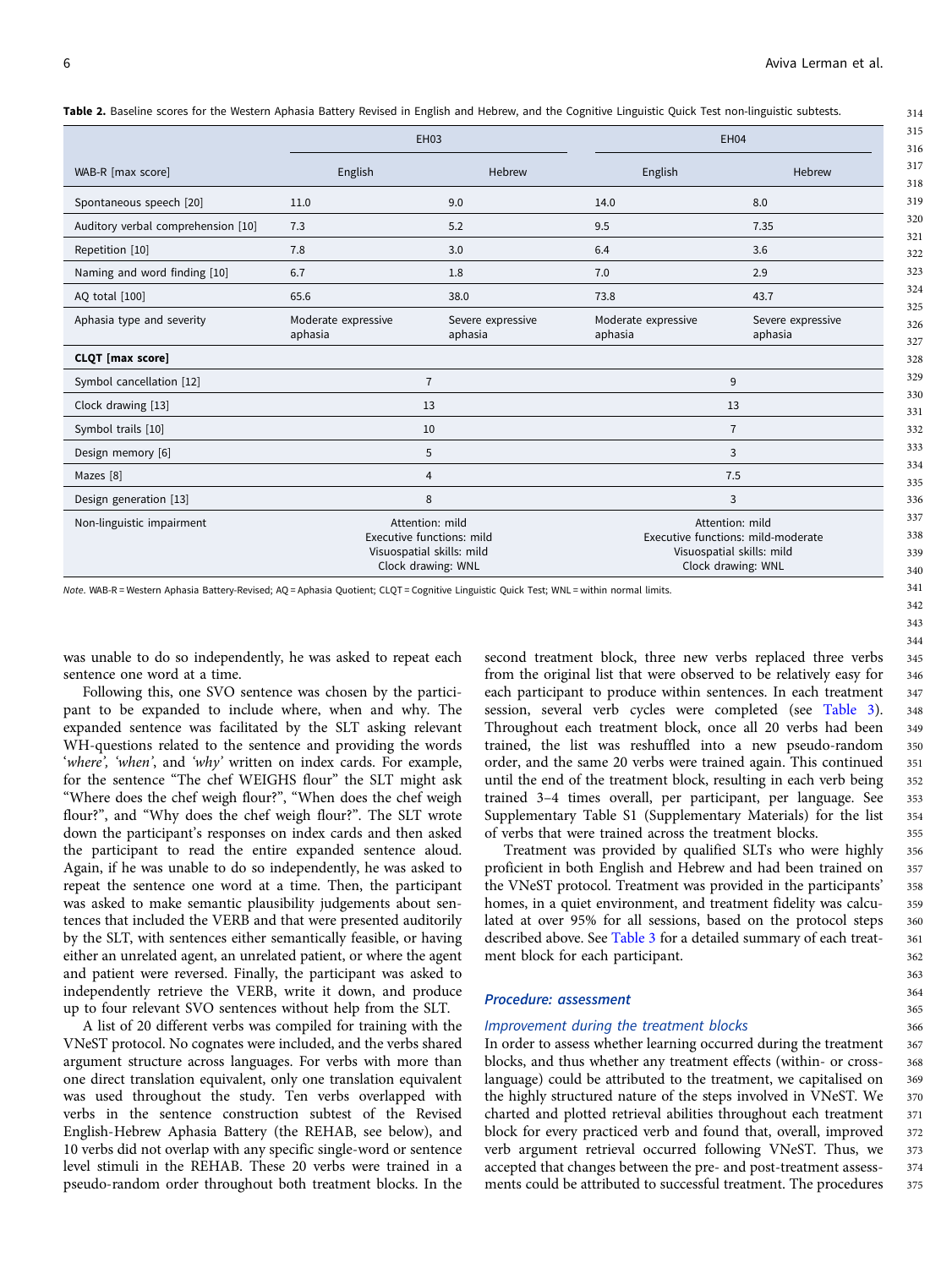<span id="page-7-0"></span>Table 3. Summary of treatment blocks for each participant.

|                                                           | <b>EH03</b>       |                   |                   | <b>EH04</b>       |  |  |
|-----------------------------------------------------------|-------------------|-------------------|-------------------|-------------------|--|--|
|                                                           | Treatment block A | Treatment block B | Treatment block A | Treatment block B |  |  |
| Language                                                  | Hebrew            | English           | English           | Hebrew            |  |  |
| L1 vs. L2/L3                                              | L <sub>2</sub>    | L1                | L1                | L3                |  |  |
| No. hours in total                                        | 29                | 29.5              | 28                | 28                |  |  |
| No. of weeks                                              | 10                | 9                 | 10                | 8                 |  |  |
| No. of sessions per week                                  | 2                 | $\overline{2}$    | $\overline{2}$    | 2                 |  |  |
| Length of session (hours)                                 | $1.25 - 2.25$     | $1.5 - 2$         | $1.5 - 2$         | $1.5 - 2.5$       |  |  |
| No. of verbs trained per session                          | $2 - 4$           | $3 - 4$           | $4 - 6$           | $3 - 5$           |  |  |
| No. of verb cycles completed per treatment block          | 49                | 57                | 78                | 56                |  |  |
| Sessions observed for treatment fidelity (%) <sup>a</sup> | 21                |                   | 30                |                   |  |  |

Note. SLT = speech-language therapist; L1 = first-acquired language, L2 = second acquired language, L3 = third acquired language.

<sup>a</sup>Sessions were either video recorded or observed in real time by a second SLT.

we used to assess improvement during the treatment sessions and the results of our calculations can be found in Supplementary Appendix S1, Supplementary Appendix S2, Supplementary Table S2, and Supplementary Figures S1, S2, S3 and S4 (Supplementary Materials).

#### Pre- and post-treatment assessment

The outcome variables described in this section allowed measuring within- and cross-language generalisation in language tasks assessed before and after each treatment block. Assessment was conducted using the REHAB, a comprehensive Aphasia Battery for Hebrew–English speakers (Lerman & Goral, [n.d.](#page-14-0)), which was developed to include subtests of production and comprehension, at the word, sentence, and discourse levels. The REHAB is comparable across English and Hebrew for several important psycholinguistic factors, such as frequency, cognates vs. noncognates, number of translation equivalents, etc. The tasks in the REHAB relevant for this study include four production tasks and two comprehension tasks. The production tasks are picture-based action naming, picture-based object naming, picture-based sentence construction, and discourse. Discourse was elicited from pictures (picture descriptions and story sequences) and from verbal instruction (personal narratives and procedural narratives). The comprehension tasks are auditory comprehension of nouns and verbs. See Supplementary Table S3 (Supplementary Materials) for a detailed description of the REHAB subtests.

Participants were assessed in both languages at baseline, after the first treatment block and after the second treatment block. The REHAB in each language was split into three comparable thirds. At each time-point, assessment was conducted over 4–5 testing days, with one third of the REHAB administered each day in either English, Hebrew, or both. When both languages were assessed on the same day, long breaks between sessions were provided to preserve language mode of each session and, overall, the order of testing was counterbalanced across languages for each participant.

Assessment was conducted in the participants' homes by qualified SLTs trained to administer the REHAB. Each language was assessed by a different SLT who was proficient in the language they were testing, and at least moderately proficient in the other language. All sessions were video recorded, and the transcriptions of all sessions were completed with accuracy confirmed on 25% of the data by a second transcriber. Accuracy of transcriptions was high, > 99% accuracy, across all tasks and all languages. It should be noted that for SLTs who both assessed and provided treatment for either participant, the language of assessment matched the language of treatment, to preserve language mode and minimise potential language mixing.

Due to the long assessment process at each time-point, and the potential fatigue and frustration of the participants during the long assessment sessions, no washout period between treatment blocks occurred. (A washout period would have resulted in the need to administer the entire assessment procedure again before the second treatment block). Therefore, for data about language change following the first treatment block, baseline measures were compared to post-treatment measures, and for data about language change following the second treatment block, posttreatment measures after the first treatment block were compared to post-treatment measures after the second treatment block.

Scoring was conducted blind relative to testing time by two raters. We measured accuracy of retrieval in the action naming and object naming tasks, and accuracy of relevant SVO sentence production in the sentence construction task. For discourse, we calculated the number of relevant SVO sentences (Complete Utterances = CUs – as per Edmonds et al., [2009](#page-14-0)). For the auditory comprehension tasks, we measured accuracy of responses. Inter-rater reliability was calculated using Krippendorff's Alpha coefficients (Hayes & Krippendorff, [2007\)](#page-14-0), and for both participants, Krippendorff's Alpha coefficient was high (EH03 α = .91,  $EH04 > .99$ ).

## Statistical analyses

For within- and cross-language generalisation, two different statistical measures were calculated. For action naming, object naming, sentence construction, and comprehension tasks (all tasks that allow for individual stimuli to be compared post-treatment relative to pre-treatment), the McNemar test of equal change was calculated for each treatment block. We used the Benjamini-Hochberg approach to multiple comparisons when

376 377 378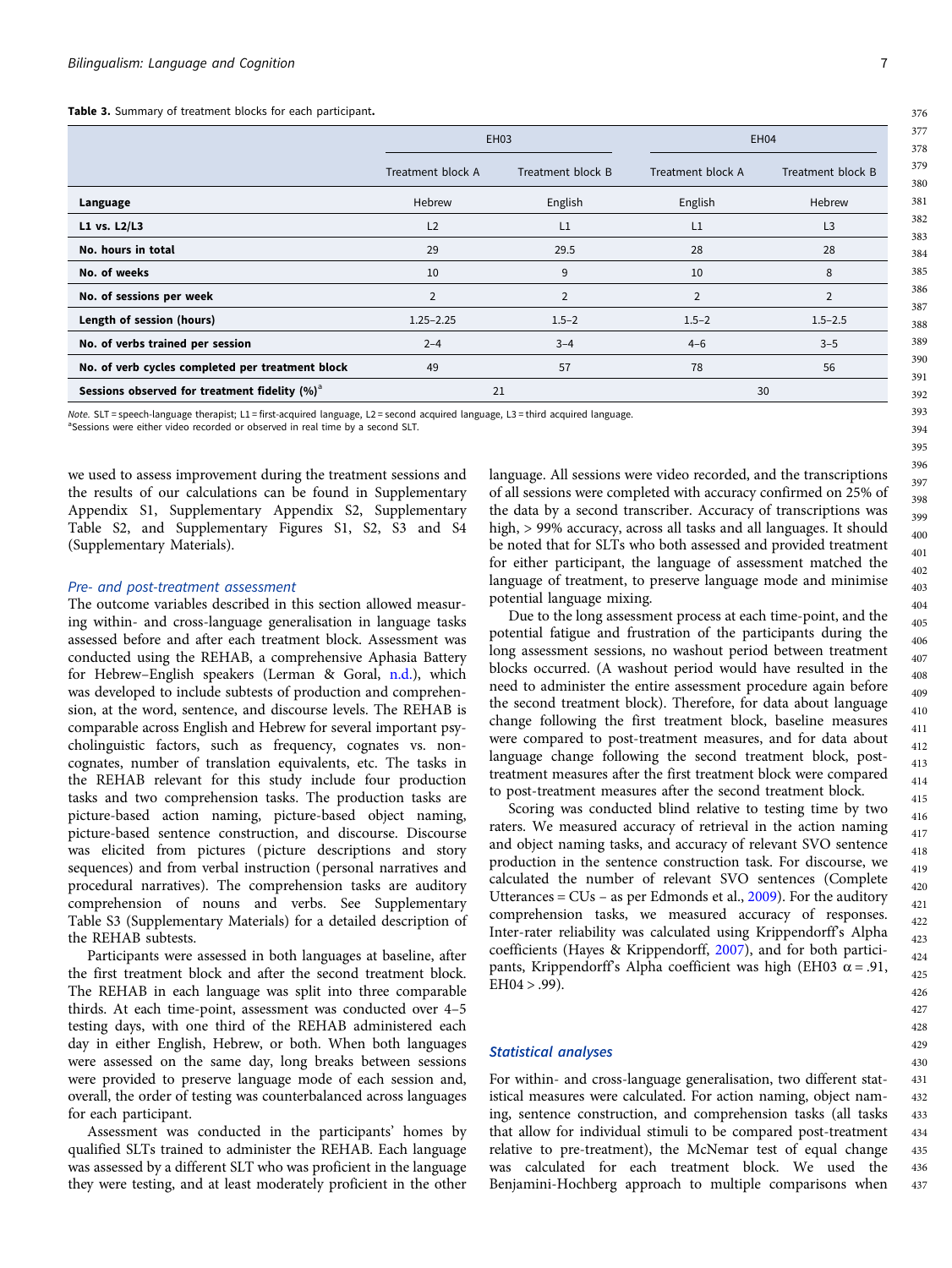|                           |                                              | EH03  |                         |                                                |       |                              |                                                | EH04  |                               |                                              |       |                              |  |
|---------------------------|----------------------------------------------|-------|-------------------------|------------------------------------------------|-------|------------------------------|------------------------------------------------|-------|-------------------------------|----------------------------------------------|-------|------------------------------|--|
|                           | Hebrew (after Hebrew treatment -<br>block 1) |       |                         | English (after English treatment -<br>block 2) |       |                              | English (after English treatment -<br>block 1) |       |                               | Hebrew (after Hebrew treatment -<br>block 2) |       |                              |  |
|                           | Pre                                          | Post  | Sig.                    | Pre                                            | Post  | Sig.                         | Pre                                            | Post  | Sig.                          | Pre                                          | Post  | Sig.                         |  |
| <b>Production:</b>        |                                              |       |                         |                                                |       |                              |                                                |       |                               |                                              |       |                              |  |
| Action naming (%)         | 2.22                                         | 4.44  | Mc: 0.33<br>NAP: .33    | 62.22                                          | 60.00 | Mc: 0.14<br>NAP: .11         | 51.10                                          | 77.70 | $Mc: 8.0*$<br><b>NAP: 1.0</b> | 4.44                                         | 6.67  | Mc: 1.0<br>NAP: .22          |  |
| Object naming (%)         | 15.55                                        | 22.22 | Mc: 1.29<br>NAP: .56    | 62.22                                          | 71.11 | Mc: 1.60<br>NAP: .44         | 80.0                                           | 86.67 | Mc: 1.29<br>NAP: .56          | 15.56                                        | 20.00 | Mc: 0.4<br>NAP: .11          |  |
| Sentence construction (%) | 3.70                                         | 5.56  | Mc: 0.33<br>NAP: .33    | 37.04                                          | 57.41 | Mc: 5.76*<br><b>NAP: .78</b> | 29.60                                          | 70.40 | Mc: 18.61*<br><b>NAP: 1.0</b> | 7.41                                         | 22.22 | Mc: 4.57*<br><b>NAP: .78</b> |  |
| Discourse (No. CUs)       | 0                                            | 1     | NAP: .33                | 13                                             | 22    | NAP: .67                     | 25                                             | 47    | <b>NAP: .89</b>               | 4                                            | 2     | NAP: -.44                    |  |
| <b>Compre- hension:</b>   |                                              |       |                         |                                                |       |                              |                                                |       |                               |                                              |       |                              |  |
| Verb $(%)$                | 80.95                                        | 76.19 | Mc: 0.20<br>$NAP: -.11$ | 85.71                                          | 90.48 | Mc: 0.33<br>NAP: .44         | 90.48                                          | 100   | Mc: 2.00<br>NAP: .67          | 100                                          | 90.48 | n/a                          |  |
| Noun $(%)$                | 75.00                                        | 83.33 | Mc: 0.20<br>NAP: .22    | 100                                            | 95.83 | n/a                          | 100                                            | 95.83 | n/a                           | 83.33                                        | 91.67 | Mc: 2.00<br>NAP: .44         |  |

<span id="page-8-0"></span>Table 4. Within-language generalisation for EH03 and EH04 after each language block, across different tasks.

Note. Pre = pre-treatment score; post = post-treatment score; Sig. = significance; Mc = McNemar; NAP = Non-Overlap of All Pairs (.58 = medium NAP score). CUs = Complete Utterances. \* indicates statistical significance at t statistical significance (McNemar) or <sup>a</sup> score of 0.58 or above (NAP).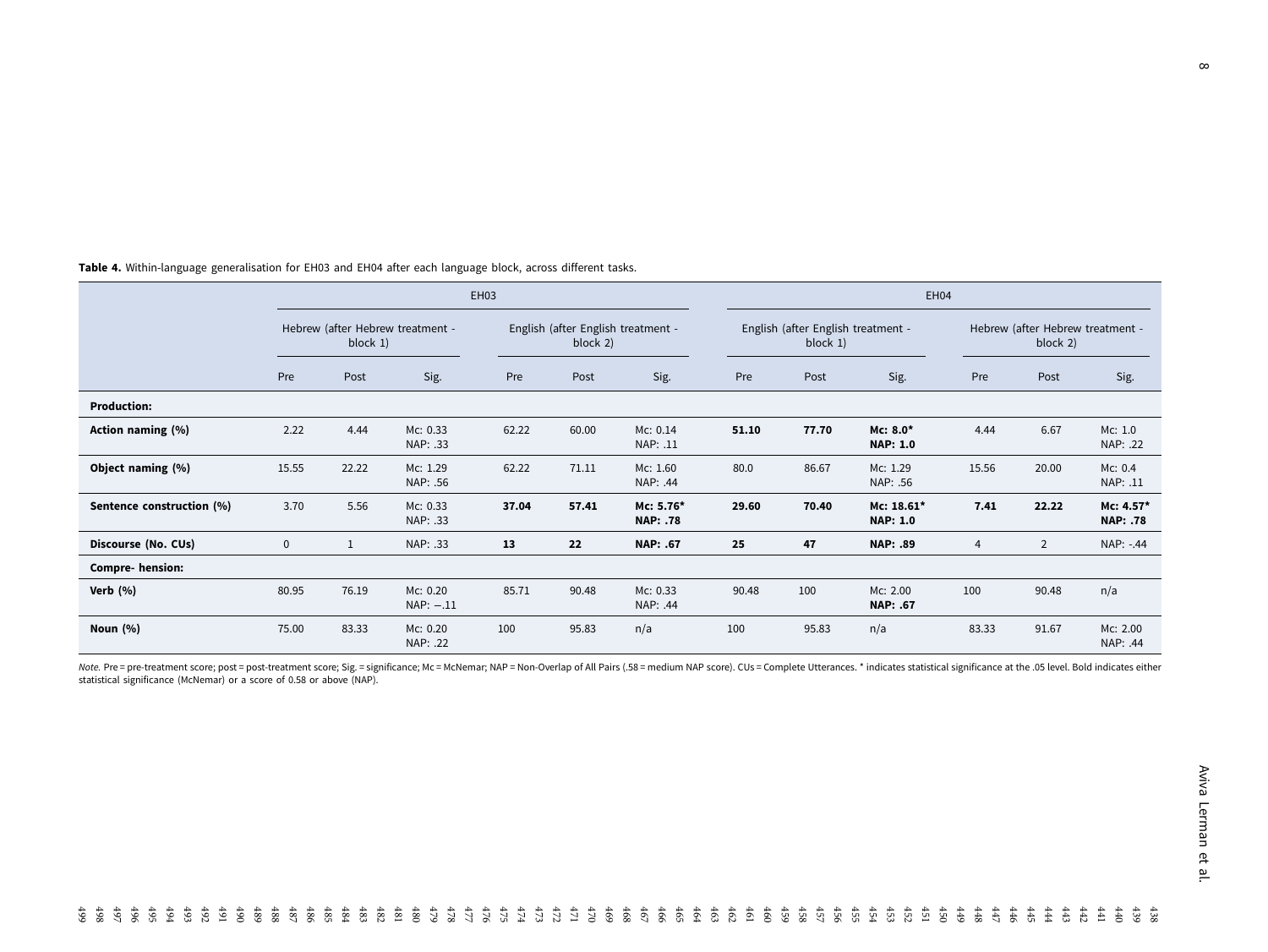necessary, because it controls the family-wise error rate without being overly conservative (Benjamini & Hochberg, [1995\)](#page-13-0).

In order to capture small but meaningful changes across all language tasks, we also used a measure of effect sizes called Non-overlap of All Pairs (NAP) which calculates data overlap between pre- and post-treatment phases in within-subject research designs even with a small number of observations (in this study, three pre- and three post-treatment – Conner, Goral, Anema, Borodkin, Haendler, Knoph, Mustelier, Paluska, Melnikova & Moeyaert, [2018;](#page-13-0) Parker & Vannest, [2009\)](#page-15-0) and is considered to be a reliable effect size method which is sensitive to small changes (Cavanaugh, Terhorst, Swiderski, Hula & Evans, [2020](#page-13-0)). A NAP score of between −1.0 to 1.0 is obtained, with a positive NAP score indicating that post-treatment scores were better than pre-treatment scores, and a negative NAP score indicating that post-treatment scores were worse than pretreatment scores. We used Conner et al.'s ([2018](#page-13-0)) strict criterion of a moderate effect (medium NAP score: +/− .58-.84) indicating partial overlap, and a strong effect (high NAP score: +/− .85-1.0) indicating little or no overlap.

## Results

## Within-language generalisation

See [Table 4](#page-8-0) for the within-language generalisation measures for production and comprehension of both participants in English and Hebrew. For both EH03 and EH04, the most widespread and significant generalisation of treatment effects occurred in their L1 English (which was also their post-stroke less-impaired language). Improvements in English were observed for EH03 in accurate SVO production in the sentence construction task, and CU production in the discourse task, with an increase in the percentage of CUs out of all utterances from 15–21% pre- to posttreatment. Improvements in English were observed for EH04 in the action naming task, accurate SVO production in the sentence construction task, and CU production in the discourse task, with an increase in the percentage of CUs out of all utterances from 27–44% pre- to post-treatment.

For the comprehension tasks in English, a number of measures were at ceiling (with a score of 100% pre-treatment), and thus statistical analysis was not conducted. Looking at those measures where pre-treatment scores were not at ceiling, we observed improvement for verb comprehension for EH04 only.

Conversely, for both EH03 and EH04 in their later-acquired Hebrew (L2/L3), less widespread improvements were observed after treatment. For EH03, a general positive trend was observed for all production tasks and for noun comprehension, but no measures changed significantly. For EH04, a general positive trend was observed for single-word and sentence-level production tasks, and noun comprehension, but significant improvement was observed only for accurate SVO production in the sentence construction task.

#### Cross-language generalisation

See [Table 5](#page-10-0) for the cross-language generalisation measures for production and comprehension of both participants in both languages. For both EH03 and EH04, cross-language generalisation was not significant for any measure calculated with the McNemar, after correcting for multiple comparisons. However, a number of medium and high NAP scores indicated some change. For EH03, language abilities in his later-acquired Hebrew after treatment in L1 English indicated improvement to verb comprehension. Similarly, for EH04, language abilities in his later-acquired Hebrew after treatment in L1 English indicated improvement to CU production in discourse (the raw scores of which, although low, were communicatively meaningful and all occurred during discourse elicited from picture descriptions) with an increase in the percentage of CUs out of all utterances from 3–7% pre- to post-treatment. For EH04, no comprehension tasks indicated change, although verb comprehension was at ceiling level both pre- and post-treatment. 500 501 502 503 504 505 506 507 508 509 510

For EH03, language abilities in his L1 English after treatment in his later-acquired Hebrew indicated an increase in verb comprehension with a decrease in object naming. For EH04, language abilities in his L1 English after treatment in his later-acquired Hebrew indicated no significant change in production or comprehension tasks.

### **Discussion**

In this study we asked whether within- and cross-language generalisation occur after Verb Network Strengthening Treatment (VNeST) in each language of two pre-morbidly highly proficient multilingual participants with aphasia, whose language impairments post-stroke were differential (L1 English was better-spared than their later-acquired Hebrew). To answer our research questions, we examined treatment generalisation and found robust within-language generalisation and limited cross-language generalisation, as discussed below.

#### Within-language generalisation

We asked whether patterns of within-language generalisation of lexical retrieval in sentences and single-words and lexical comprehension of single-words were comparable across two languages in our highly proficient, but differentially impaired, multilingual participants with aphasia after receiving VNeST. We hypothesised that VNeST would result in stronger within-language generalisation for the lexicon with stronger connections to the substrate for conceptual representations – L1 English in our participants. Regularities in the semantic system, early age of acquisition, and long duration of language use, all support this prediction (Nadeau, [2019](#page-15-0)). Our results are comparable to those of previous studies with monolingual and multilingual participants with moderate to severe aphasia who received VNeST and supported our hypothesis: we found within-language generalisation for both languages and stronger within-language generalisation in L1 English for both participants than in their later-acquired Hebrew.

As expected, each participant showed improvement in some language tasks, either for production of words, sentences and/or discourse (e.g., Edmonds, [2016](#page-13-0); Edmonds et al., [2009](#page-14-0); Edmonds, Obermeyer & Kernan, [2015\)](#page-14-0), for comprehension of words (e.g., Lerman et al., [2020\)](#page-15-0), or for both production and comprehension. The differential improvements observed across tasks may be associated with relative pre-treatment language profiles, as suggested by Edmonds and colleagues [\(2015\)](#page-14-0) who hypothesised that such inter-task differences could be related to processes such as sentence construction ability, as well as self-monitoring, pronoun production and heavy vs. light verb usage. For example, EH03 showed greater within-language improvement in sentences (sentence-level and discourse) than in single-word naming in 549 550 551 552 553 554 555 556 557 558 559 560 561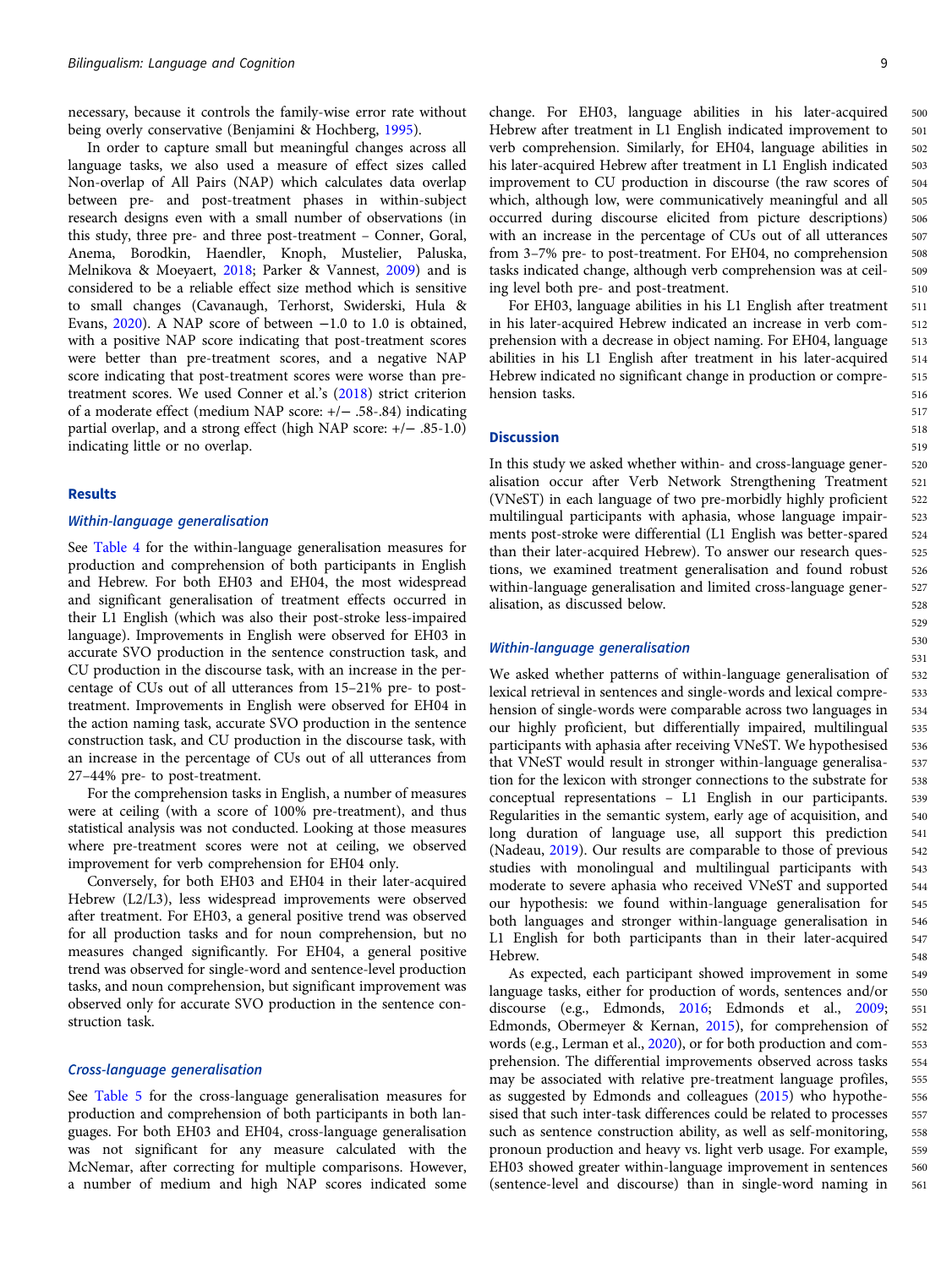|                           |                                                  | EH03  |                             |                                               |                |                             |                                               | EH04  |                          |                                               |       |                            |  |
|---------------------------|--------------------------------------------------|-------|-----------------------------|-----------------------------------------------|----------------|-----------------------------|-----------------------------------------------|-------|--------------------------|-----------------------------------------------|-------|----------------------------|--|
|                           | English (after Hebrew treatment -<br>block $1$ ) |       |                             | Hebrew (after English treatment -<br>block 2) |                |                             | Hebrew (after English treatment -<br>block 1) |       |                          | English (after Hebrew treatment -<br>block 2) |       |                            |  |
|                           | Pre                                              | Post  | Sig.                        | Pre                                           | Post           | Sig.                        | Pre                                           | Post  | Sig.                     | Pre                                           | Post  | Sig.                       |  |
| <b>Production:</b>        |                                                  |       |                             |                                               |                |                             |                                               |       |                          |                                               |       |                            |  |
| Action naming (%)         | 53.33                                            | 62.22 | Mc: 1.33<br>NAP: .33        | 4.44                                          | 8.89           | Mc: 2.00<br>NAP: .50        | 2.22                                          | 4.44  | Mc: 1.00<br>NAP: .11     | 77.78                                         | 84.44 | Mc: 1.00<br>NAP: .33       |  |
| Object naming (%)         | 77.78                                            | 62.22 | Mc: 2.88<br>$NAP: -.89$     | 22.22                                         | 17.78          | Mc: 0.50<br>$NAP: -0.44$    | 22.22                                         | 15.56 | Mc: 1.00<br>$NAP: -0.44$ | 86.67                                         | 91.11 | Mc: 0.67<br>NAP: .44       |  |
| Sentence construction (%) | 42.59                                            | 37.04 | Mc: 0.47<br>NAP: -.33       | 5.56                                          | 5.56           | Mc: 0 NAP:<br>$\mathbf 0$   | 5.56                                          | 7.41  | Mc: 0.14<br>NAP: .22     | 70.37                                         | 70.37 | Mc: 0<br><b>NAP: 0</b>     |  |
| Discourse (No. CUs)       | 19                                               | 13    | $NAP: -0.44$                | 1                                             | $\overline{2}$ | NAP: .33                    | 1                                             | 4     | <b>NAP: .78</b>          | 42                                            | 54    | NAP: .33                   |  |
| <b>Compre- hension:</b>   |                                                  |       |                             |                                               |                |                             |                                               |       |                          |                                               |       |                            |  |
| Verb $(%)$                | 71.43                                            | 85.71 | Mc: 1.29<br><b>NAP: .67</b> | 76.19                                         | 95.24          | Mc: 4.00<br><b>NAP: .89</b> | 100                                           | 100   | Mc: $n/a$<br>NAP: 0      | 100                                           | 100   | Mc: $n/a$<br><b>NAP: 0</b> |  |
| Noun $(% )$               | 95.83                                            | 100   | Mc: 1.00<br>NAP: .33        | 83.33                                         | 70.83          | Mc: 1.80<br>$NAP: -33$      | 87.50                                         | 83.33 | Mc: 0.33<br>$NAP: -.33$  | 95.83                                         | 100   | Mc: 1.00<br>NAP: .33       |  |

<span id="page-10-0"></span>Table 5. Cross-language generalisation for EH03 and EH04 after each language block, across different tasks.

Note. Pre = pre-treatment score; post = post-treatment score; Sig. = significance; Mc = McNemar; NAP = Non-Overlap of All Pairs (.58 = medium NAP score). CUs = Complete Utterances. \* indicates statistical significance at t statistical significance (McNemar) or <sup>a</sup> score of 0.58 or above (NAP).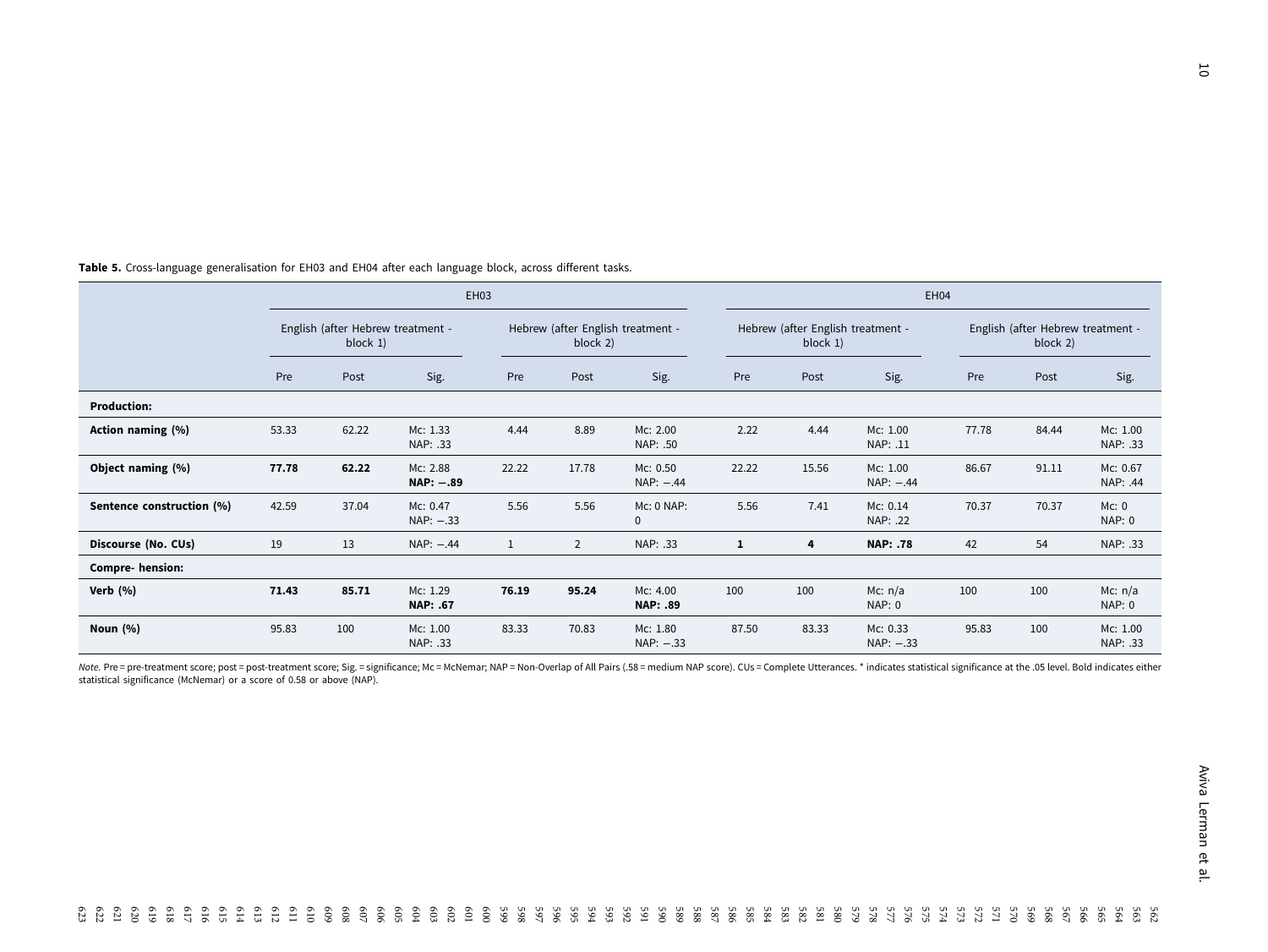English, which could be an indication of his reliance on sentence structure to help produce relevant words. Alternatively, the differential improvements may result from the extent to which comprehension and production abilities were engaged during treatment, relative to the degree of impairment of those abilities. For example, compare the two participants' English within-language generalisation of lexical retrieval during single-word, sentence, and discourse tasks, and/or lexical comprehension of singlewords, to Hebrew within-language generalisation, where only EH04 showed significant improvement and only for SVO sentence production in the sentence-level task. Furthermore, we note that this improvement in Hebrew occurred after the second treatment block, and therefore we are cautious to interpret the improvement in sentence production in Hebrew as withinlanguage generalisation only. It is possible that it reflects a cumulative effect from the first treatment block (i.e., the treatment in his less-impaired L1 English).

The within-language generalisation patterns observed in this study are consistent with the hypothesis that the connectivity of association cortices that subserve conceptual representations is strengthened through VNeST, because the process of building sentences via verbs, their argument structure and appropriate thematic roles is performed extensively and repetitively (Fox & Stryker, [2017\)](#page-14-0). The lexicon with stronger connections to the substrate for those conceptual representations (in this case, English) is bolstered by this strengthened semantic knowledge more than other lexicons (in this case, Hebrew) are. These results are also consistent with Ribot's law (Ribot, [1882](#page-15-0)) and more recent findings that the first-acquired language of bilingual individuals is often better-spared and shows better recovery than their later-acquired language (e.g., Kuzmina, Goral, Norvik & Weekes, [2019\)](#page-14-0). Furthermore, there is evidence from both participants (EH03 in English, EH04 in Hebrew) that the structure provided by sentences in sentence and/or discourse level tasks aided retrieval relative to single-word naming, a result that supports previous research (e.g., Edwards, Tucker & McCann, [2004;](#page-14-0) Schneider & Thompson, [2003](#page-15-0); Webster, Morris & Franklin, [2005;](#page-15-0) Whitworth, Webster & Howard, [2015](#page-15-0)). Moreover, it adds further support to the use of VNeST as a viable treatment option for people with aphasia generally, and multilingual people with aphasia specifically.

Regarding the comparison between production and comprehension, we hypothesised that VNeST would positively affect both types of language tasks (Ferretti et al., [2001;](#page-14-0) Lerman et al., [2020\)](#page-15-0). While comprehension is essentially easier than production because it requires less precision; for example, a close semantic error is often enough to comprehend but would be considered an error for production, we observed more within-language generalisation in production tasks than in comprehension tasks for English. We suggest that this reflects the type of aphasia that our participants demonstrated, with better-spared comprehension skills than production skills in both languages. When we compared accuracy scores across pairs of tasks (object naming with noun comprehension, action naming with verb comprehension), at any given testing-point, for both participants and in both languages, all comparisons showed higher comprehension skills than production skills. Thus, we hypothesise that if connectivity within association cortices subserving semantic knowledge is indeed strengthened, production skills may be positively affected prior to comprehension skills when comprehension skills are better spared after a stroke.

In summary, the answer to our first research question is that within-language generalisation was observed following VNeST,

661 662 663

667

669

but, as predicted by the RHM and spreading activation accounts (e.g., Kiran et al., [2013](#page-14-0); Kroll et al., [2010\)](#page-14-0) as well as by Ribot's law [\(1882\)](#page-15-0) and recent findings (e.g., Faroqi-Shah et al., [2010](#page-14-0); Kuzmina et al., [2019\)](#page-14-0), improvements were observed primarily in the participants' post-stroke less-impaired, first-acquired language.

#### Cross-language generalisation

Our second research question asked whether patterns of cross-language generalisation of lexical retrieval in sentences and single-words and lexical comprehension of single-words were comparable across languages in our highly proficient (but differentially impaired) multilingual participants with aphasia after receiving VNeST. We hypothesised that cross-language generalisation would likely only occur in one direction: into Hebrew after treatment in English. We did not expect to observe crosslanguage generalisation into English after treatment in Hebrew, potentially due to any lingering suppression of interference from the less-impaired, first-acquired language (English) that would be necessary for Hebrew treatment to be effective (e.g., Goral, [2012;](#page-14-0) Goral et al., [2013;](#page-14-0) Kiran et al., [2013\)](#page-14-0).

The minimal cross-language generalisation observed only partially supports our hypothesis re directionality. While some significant cross-language effects were observed in the direction that we anticipated (into Hebrew, after treatment in English), we note that for EH03, the improvement in Hebrew comprehension after treatment in English could be either a cumulative effect from the first treatment block or a carryover effect from the first treatment block. Furthermore, for the opposite direction (into English, after treatment in Hebrew), no significant cross-language generalisation was observed for production, as predicted, but verb comprehension in EH03 unexpectedly improved.

While we are cautious in interpreting these minimal findings, we note a number of interesting patterns, relative to previous literature, that warrant further investigation. We observed that for both participants, generalisation occurred after a treatment block in the post-stroke less-impaired language (English) across the different tasks, regardless of whether this was the first or second treatment block. Thus, our results support models of multilingual language representation that posit proficiency-related strengths of connectivity between each lexicon and the shared conceptual representations, such as the RHM (Kroll et al., [2010](#page-14-0)), that can be extended to semantic networks of verbs (Hartsuiker & Bernolet, [2017;](#page-14-0) Pickering & Branigan, [1998](#page-15-0); Salamoura & Williams, [2007](#page-15-0)). These results are supported by Li et al. ([2020](#page-15-0)) who also found within- and cross-language generalisation after treatment in L1, although they did not provide treatment in L2 for comparison. 659 660 664 665 666 668 670 671 672

Additionally, the greater improvement in the less-impaired language is also consistent with the Competing Mechanisms Theory, according to which patterns of within- and crosslanguage generalisation will be determined by the relative strengths of the spreading activation mechanism and the interference control mechanism, depending on relative post-stroke abilities of each language (e.g., Goral & Lerman, [2020](#page-14-0); Green, [1998](#page-14-0); Kiran et al., [2013](#page-14-0)). In their landmark paper on within- and crosslanguage generalisation patterns, Kiran and colleagues ([2013\)](#page-14-0) suggest that within-language generalisation that occurs without cross-language generalisation is more likely in participants whose post-stroke language impairment is differential rather than parallel. Comparing our results to those in their paper 673 674 675 676 677 678 679 680 681 682 683 684 685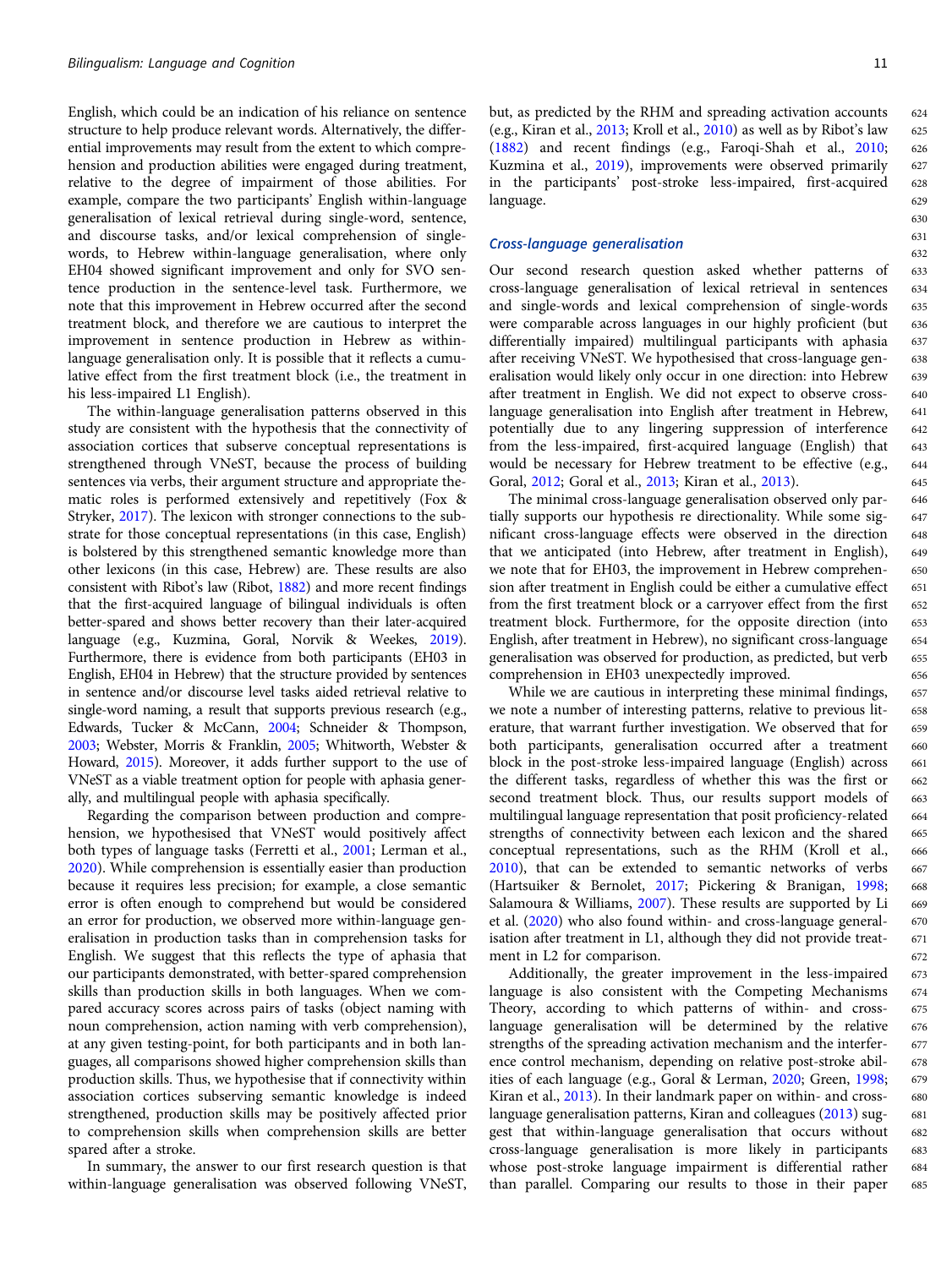(considering only production skills as they did), we note that the relative patterns of within- and cross-language generalisation in our participants with a post-stroke differential language impairment are similar to their results, even though our research focused on the semantic verb network rather than the semantic noun network. Thus, our results further support models that indicate a key role for the relative degree of post-stroke language impairment interacting in potential treatment generalisation across different semantic networks (e.g., Kiran et al., [2013](#page-14-0); Lerman et al., [2020](#page-15-0)).

We found, for EH03 in Hebrew (after treatment in English), cross-language generalisation occurred for verb comprehension but not production tasks. This finding supports the hypothesis that potential deficits in interference control occur at the lexical level rather than the semantic level of language processing, and are thus more salient during production tasks than comprehension tasks (e.g., Biegler, Crowther & Martin, [2008\)](#page-13-0). Thus, these results are also in line with the Competing Mechanisms Theory (Kiran et al., [2013\)](#page-14-0). However, we note that comprehension tasks may have been easier for EH03 compared with production tasks because a close semantic error could still result in an acceptable response for comprehension but not for production.

Based on the Competing Mechanisms Theory (Kiran et al., [2013\)](#page-14-0), we would expect less cross-language interference from lexical items when the stimulus allows for a range of acceptable answers, such as describing a picture scene, rather than when there is only one correct answer, such as confrontation naming, where direct interference is expected to be stronger (Goral et al., [2012\)](#page-14-0). We observed this pattern to some extent for EH04 in Hebrew (after treatment in English), where cross-language generalisation occurred for discourse but not for any of the picture naming tasks, thus further supporting the Competing Mechanisms Theory (Kiran et al., [2013](#page-14-0)).

Finally, we also found potential support for the lingering suppression theory (Goral et al., [2013](#page-14-0)) which posits that more crosslanguage interference would occur after treatment in a highly proficient, post-stroke less-impaired L1 (English in the case of these participants) than in a more-impaired, later-acquired language (Hebrew). Although our cross-language generalisation results were not strong, and should be interpreted with caution, we note that no cross-language generalisation in English after treatment in Hebrew was observed for EH04, and for EH03 such generalisation occurred in only one comprehension task alongside a significant decline in object naming. These results support the interpretation that strong interference from English needed to be suppressed during treatment in Hebrew and that this mechanism lingered after treatment ended. We cautiously suggest that the minimal cross-language generalisation observed in our participants with post-stroke differential language impairment, and particularly for the significant decline in object naming in English after treatment in Hebrew observed in EH03, may be the result of damage to the language control network (Abutalebi & Green, [2007;](#page-13-0) Wong et al., [2016](#page-15-0)). Compare our results to a previous report by Kiran and Roberts [\(2010](#page-14-0)), whose pre-stroke highly proficient bilingual participant had no documented damage in the language control network and exhibited bidirectional cross-language generalisation. The relationship between the language control network and the potential suppression of interference of one language over another is an important topic for future research in this field.

In summary, the answer to our second research question is that minimal cross-language generalisation was observed following VNeST. Within the boundaries of these limited effects, we observed that cross-language generalisation occurred more in

Hebrew (the later-acquired language) after treatment in English (the L1) than vice versa, as predicted by the RHM and spreading activation accounts (e.g., Kiran et al., [2013](#page-14-0); Kroll et al., [2010\)](#page-14-0) as well as by the theory of lingering suppression (Goral et al., [2013\)](#page-14-0). Thus, our results tentatively support our hypothesis, but this issue warrants further investigation in future studies.

#### Limitations and future research

While our study contributes valuable experimental data from the field of aphasia to support the theoretical discussion relating to language representation and processing in multilingual people, there are a number of limitations to our study that we wish to address. First, our results come from only two participants. More studies on participants with varying language backgrounds (age of acquisition, pre-stroke proficiency levels – balanced or differential, post-stroke language impairment patterns – L1 more or less impaired than L2, etc.) who, crucially, receive treatment in EACH of their languages are necessary to better understand the mechanisms underlying observed within- and cross-language generalisation.

Second, our conclusions regarding cross-language generalisation should be interpreted with caution, as they are based on relatively limited effects. This is, however, typical of studies that examine cross-language generalisation (e.g., Kiran et al., [2013;](#page-14-0) Lerman et al., [2018](#page-14-0)) as well as typical of studies that examine treatment effects after VNeST, where effects are not expected and have not been observed in all language tasks and at all levels (single words, sentences and/or discourse) for any participant (e.g., Edmonds et al., [2015\)](#page-14-0). Also, we are cautious to interpret data from the second treatment block of each participant as only reflecting generalisation of treatment effects of the language treated in that second treatment block. Indeed, our results from both within- and cross-language generalisation indicate that providing almost 30 hours of VNeST may not be sufficient to strengthen semantic knowledge enough to improve retrieval in the post-stroke more-impaired language (i.e., the lexicon with weaker connectivity to shared semantic knowledge – e.g., Kroll et al., [2010](#page-14-0)). Thus, the improvements to Hebrew that we observed (in the sentence construction task for EH04 after treatment in Hebrew, and in the verb comprehension tasks for EH03 after treatment in English) may be the result of a cumulative effect of VNeST effects in both languages, that strengthened semantic verb knowledge enough to improve Hebrew skills. We also acknowledge that the absence of a wash-out period between the two treatment blocks makes the interpretation of the results of the second treatment block more difficult. We note however, that if aphasia treatment is successful, one would not expect that the treatment effects would diminish after a short period of time; rather, the hope is that a subsequent treatment will build on a previous one. So, while the fact that we did not employ a wash-out period is potentially problematic, had we had a short wash-out period we would still need to consider cumulative effects of therapy. 707 708 709 710 711 712 713 714 715 716 717 718 719 720 721 722 723 724 725 726 727 728 729 730 731 732 733 734 735 736 737 738 739

Third, Kiran et al.'s [\(2013\)](#page-14-0) Competing Mechanisms Theory refers to spreading activation between semantically-related items. Our assessment battery did not specifically look at semantically-related nouns and verbs relative to the verbs used during VNeST. It is possible that had we done so, more withinand cross-language generalisation would have been observed for those items than for those tested in this current study. While our assessment battery and VNeST verb list were developed 740 741 742 743 744 745 746 747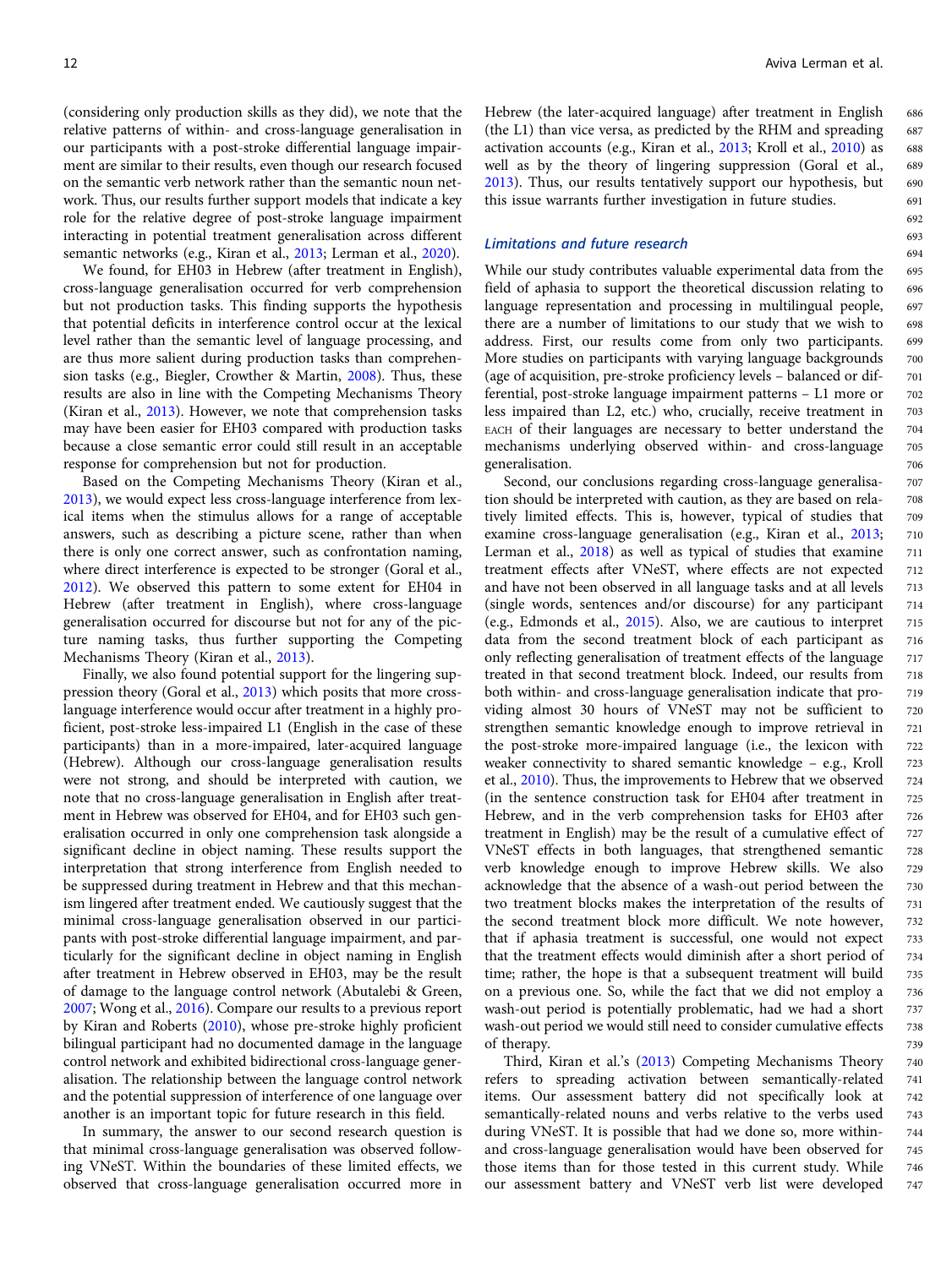<span id="page-13-0"></span>with Hebrew–English bilingual considerations at the forefront, as well as comparison of similar stimuli across tasks within the assessment battery, in the future researchers in this field may want to consider the semantic relationship of verbs across assessment and treatment, in addition to considering the bilingual aspect of stimuli.

Fourth, although the theories underlying within- and crosslanguage generalisation hinge on spreading activation and interference control, neither of these mechanisms were directly tested in our study. Future research should consider how to test these mechanisms (both behaviourally and neurally) in multilingual participants with aphasia who are engaged in treatment studies looking at within- and cross-language generalisation patterns.

Finally, our research is limited to one type of treatment – VNeST – within the context of lexical production and comprehension skills. Thus, our results are limited to the current treatment approach. Future research is needed regarding treatment effects of varying treatment approaches and their generalisation within and across languages in multilingual people with aphasia.

### Conclusion

Most treatment studies of multilingual people with aphasia provide treatment in one language only and look at patterns of within- and cross-language generalisation in one direction only. While comparing generalisation patterns across participants provides a partial understanding of potential theories underlying language representation in multilingual people, variability across participants regarding language background and/or brain lesion makes it challenging to identify the contribution of factors to generalisation patterns. In this study we compared generalisation patterns within participants by investigating these patterns in two participants with similar language backgrounds and brain lesions, who each received two treatment blocks, one in each language.

We found that generalisation was more salient after treatment in the post-stroke less-impaired language – regardless of whether this was the first or second treatment block – than after treatment in the post-stroke more-impaired language. This observation provides further support for the hypothesis that connectivity is greater between the lexicon of an early-acquired more- proficient language and shared semantic knowledge than between the lexicon of a later-acquired, less-proficient language and shared semantic knowledge. Moreover, our results suggest that models of bilingual language representation that advocate for such differential connectivity can be extended from semantic knowledge of nouns to semantic knowledge of verbs. Our findings of withinand cross-language generalisation are also consistent with both the Competing Mechanisms Theory (Kiran et al., [2013\)](#page-14-0) and the theory of lingering suppression (Goral et al., [2013\)](#page-14-0).

Due to the inherent complexity within and across multilingual people with aphasia, more research is needed on participants who present with different profiles of aphasia and with different preand post-stroke language profiles. Given the expectation that treatment will not result in improvement to all language skills equally in any participant, it is crucial to continue evaluating diverse multilingual people with aphasia to better understand the complexity of the interaction of the different variables.

Acknowledgements. We thank the participants and their families for their participation in this study. We also thank our three Israel-based research assistants – Reut Cohen, Inbal Maciano and Einat Galezer – for their help with assessment, treatment, and analysis of the data, and Dafna Olenik for her help with participant recruitment. Additionally, we thank Taryn Malcolm and three anonymous reviewers for their careful reading of two earlier drafts of this paper and their comments and suggestions on how to improve them. 748 749 750

Supplementary Material. For supplementary material accompanying this paper, visit <https://doi.org/10.1017/S1366728921001036>

Supplementary Table S1 provides a list of verbs trained during the treatment blocks, in each language.

Supplementary Appendix S1, Appendix S2, Table S2, Figures S1, S2, S3 and S4 provide a description of our methods and results for calculating whether learning occurred during each treatment block for both participants.

Supplementary Table S3 provides a detailed summary of the Aphasia Battery subtests used in this study.

#### References

- Abutalebi J, Cappa SF and Perani D (2001) The bilingual brain as revealed by functional neuroimaging. Bilingualism: Language and Cognition 4(02), 179– 190. <https://doi.org/10.1017/S136672890100027X>
- Abutalebi J and Green D (2007) Bilingual language production: The neurocognition of language representation and control. Journal of Neurolinguistics 20(3), 242–275. [https://doi.org/10.1016/j.jneuroling.2006.](https://doi.org/10.1016/j.jneuroling.2006.10.003) [10.003](https://doi.org/10.1016/j.jneuroling.2006.10.003)
- Abutalebi J, Rosa PAD, Tettamanti M, Green DW and Cappa SF (2009) Bilingual aphasia and language control: A follow-up fMRI and intrinsic connectivity study. Brain and Language 109(2-3), 141-156. [https://doi.](https://doi.org/10.1016/j.bandl.2009.03.003) [org/10.1016/j.bandl.2009.03.003](https://doi.org/10.1016/j.bandl.2009.03.003)
- Albert ML and Obler LK (1978) The bilingual brain: Neuropsychological and neurolinguistic aspects of bilingualism. Academic Press.
- Alferink I and Gullberg M (2014) French-Dutch bilinguals do not maintain obligatory semantic distinctions: Evidence from placement verbs. Bilingualism: Language and Cognition 17, 22–37.
- Ansaldo AI and Saidi LG (2014) Aphasia therapy in the age of globalization: Cross-linguistic therapy effects in bilingual aphasia. Behavioural Neurology 2014, 1–10. <https://doi.org/10.1155/2014/603085>
- Benjamini Y and Hochberg Y (1995) Controlling the false discovery rate: A practical and powerful approach to multiple testing. Journal of the Royal Statistical Society. Series B (Methodological), 289–300.
- Biegler KA, Crowther JE and Martin RC (2008) Consequences of an inhibition deficit for word production and comprehension: Evidence from the semantic blocking paradigm. Cognitive Neuropsychology 25(4), 493-527. <https://doi.org/10.1080/02643290701862316>
- Boyle M (2004) Semantic Feature Analysis treatment for anomia in two fluent aphasia syndromes. American Journal of Speech-Language Pathology 13, 236–249.
- Cavanaugh R, Terhorst L, Swiderski AM, Hula WD and Evans WS (2020, October). A systematic appraisal of individual effect size estimates in aphasia single-case designs via simulation [Poster presentation]. Academy of Aphasia, Online conference.
- Conner PS, Goral M, Anema I, Borodkin K, Haendler Y, Knoph M, Mustelier C, Paluska E, Melnikova Y and Moeyaert M (2018) The role of language proficiency and linguistic distance in cross-linguistic treatment effects in aphasia. Clinical Linguistics & Phonetics, 1–19. [https://doi.org/10.](https://doi.org/10.1080/02699206.2018.1435723) [1080/02699206.2018.1435723](https://doi.org/10.1080/02699206.2018.1435723)
- Croft S, Marshall J, Pring T and Hardwick M (2011) Therapy for naming difficulties in bilingual aphasia: Which language benefits? International Journal of Language & Communication Disorders 46(1), 48–62. [https://](https://doi.org/10.3109/13682822.2010.484845) [doi.org/10.3109/13682822.2010.484845](https://doi.org/10.3109/13682822.2010.484845)
- Edmonds LA (2014) Tutorial for Verb Network Strengthening Treatment (VNeST): Detailed description of the treatment protocol with corresponding theoretical rationale. Perspectives on Neurophysiology and Neurogenic Speech and Language Disorders 24(3), 78. [https://doi.org/10.1044/nnsld24.](https://doi.org/10.1044/nnsld24.3.78) [3.78](https://doi.org/10.1044/nnsld24.3.78)
- Edmonds LA (2016) A review of Verb Network Strengthening Treatment: Theory, methods, results, and clinical implications. Topics in Language Disorders 36(2), 123–135. <https://doi.org/10.1097/TLD.0000000000000088>
- Edmonds LA and Babb M (2011) Effect of Verb Network Strengthening Treatment in moderate-to-severe aphasia. American Journal of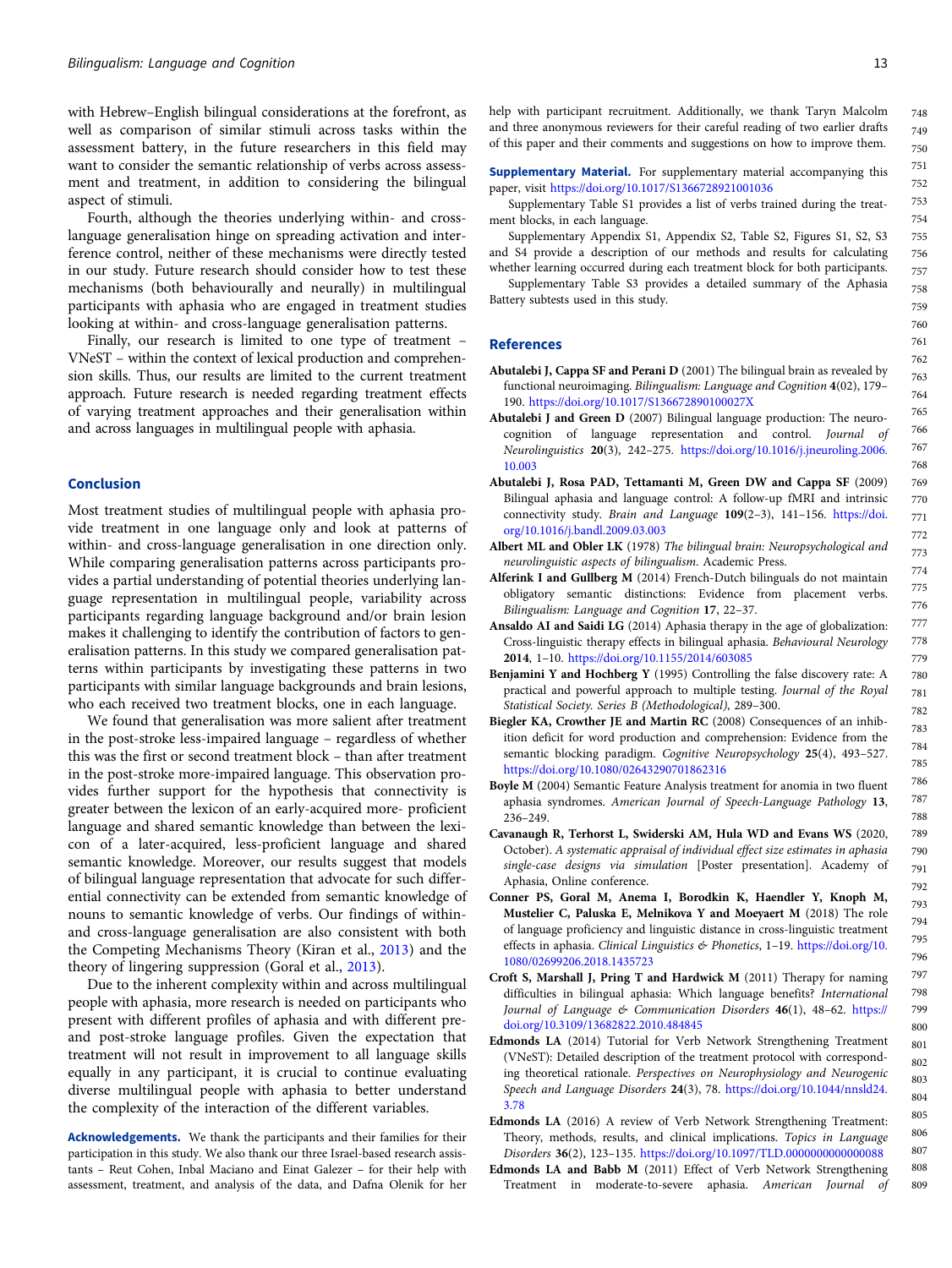<span id="page-14-0"></span>Speech-Language Pathology 20(2), 131. [https://doi.org/10.1044/1058-0360](https://doi.org/10.1044/1058-0360(2011/10-0036) [\(2011/10-0036](https://doi.org/10.1044/1058-0360(2011/10-0036))

- Edmonds LA and Kiran S (2006) Effect of semantic naming treatment on crosslinguistic generalization in bilingual aphasia. Journal of Speech Language and Hearing Research 49(4), 729–748. [https://doi.org/10.1044/](https://doi.org/10.1044/1092-4388(2006/053) [1092-4388\(2006/053](https://doi.org/10.1044/1092-4388(2006/053))
- Edmonds LA, Mammino K and Ojeda J (2014) Effect of Verb Network Strengthening Treatment (VNeST) in persons with aphasia: Extension and replication of previous findings. American Journal of Speech-Language Pathology 23(2), 1–18. [https://doi.org/10.1044/](https://doi.org/10.1044/2014_AJSLP-13-0098) [2014\\_AJSLP-13-0098](https://doi.org/10.1044/2014_AJSLP-13-0098)
- Edmonds LA, Nadeau SE and Kiran S (2009) Effect of Verb Network Strengthening Treatment (VNeST) on lexical retrieval of content words in sentences in persons with aphasia. Aphasiology 23(3), 402–424. [https://](https://doi.org/10.1080/02687030802291339) [doi.org/10.1080/02687030802291339](https://doi.org/10.1080/02687030802291339)
- Edmonds LA, Obermeyer J and Kernan B (2015) Investigation of pretreatment sentence production impairments in individuals with aphasia: Towards understanding the linguistic variables that impact generalisation in Verb Network Strengthening Treatment. Aphasiology 29(11), 1312– 1344. <https://doi.org/10.1080/02687038.2014.975180>
- Edwards S, Tucker K and McCann C (2004) The contribution of verb retrieval to sentence production: A clinical study. Brain and Language 91, 78–79.
- Faroqi-Shah Y, Frymark T, Mullen R and Wang B (2010) Effect of treatment for bilingual individuals with aphasia: A systematic review of the evidence. Journal of Neurolinguistics 23(4), 319–341. [https://doi.org/10.1016/j.jneurol](https://doi.org/10.1016/j.jneuroling.2010.01.002)[ing.2010.01.002](https://doi.org/10.1016/j.jneuroling.2010.01.002)
- Faroqi-Shah Y, Kevas Y and Li R (2021) Lexical category differences in bilingual picture naming: Implications for models of lexical representation. Bilingualism: Language and Cognition, 1–15.
- Fedorenko E and Thompson-Schill SL (2014) Reworking the language network. Trends in Cognitive Sciences 18(3), 120–126. [https://doi.org/10.](https://doi.org/10.1016/j.tics.2013.12.006) [1016/j.tics.2013.12.006](https://doi.org/10.1016/j.tics.2013.12.006)
- Ferretti TR, McRae K and Hatherell A (2001) Integrating verbs, situation schemas, and thematic role concepts. Journal of Memory and Language 44(4), 516–547.
- Fox K and Stryker M (2017) Integrating Hebbian and homeostatic plasticity: Introduction. Philosophical Transactions of the Royal Society B: Biological Sciences 372(1715), 20160413. <https://doi.org/10.1098/rstb.2016.0413>
- Goral M (2012) Cross language treatment effects in multilingual aphasia. In Gitterman MR, Goral M and Obler LK (eds), Aspects of multicultural aphasia. Multilingual Matters, pp. 275–291.
- Goral M and Lerman A (2020) Variables and mechanisms affecting response to language treatment in multilingual people with aphasia. Behavioral Sciences 10(9), 144. <https://doi.org/10.3390/bs10090144>
- Goral M, Levy ES and Kastl R (2010) Cross-language treatment generalisation: A case of trilingual aphasia. Aphasiology 24(2), 170–187. [https://doi.](https://doi.org/10.1080/02687030902958308) [org/10.1080/02687030902958308](https://doi.org/10.1080/02687030902958308)
- Goral M, Naghibolhosseini M and Conner PS (2013) Asymmetric inhibitory treatment effects in multilingual aphasia. Cognitive Neuropsychology 30(7-8), 564–577. <https://doi.org/10.1080/02643294.2013.878692>
- Goral M, Rosas J, Conner PS, Maul KK and Obler LK (2012) Effects of language proficiency and language of the environment on aphasia therapy in a multilingual. Journal of Neurolinguistics 25(6), 538–551. [https://doi.org/10.](https://doi.org/10.1016/j.jneuroling.2011.06.001) [1016/j.jneuroling.2011.06.001](https://doi.org/10.1016/j.jneuroling.2011.06.001)
- Green DW (1998) Mental control of the bilingual lexico-semantic system. Bilingualism: Language and Cognition 1(2), 67–81.
- Green DW and Abutalebi J (2008) Understanding the link between bilingual aphasia and language control. Journal of Neurolinguistics 21(6), 558–576. <https://doi.org/10.1016/j.jneuroling.2008.01.002>
- Greenwald ML, Raymer AM, Richardson ME and Rothi LJG (1995) Contrasting treatments for severe impairments of picture naming. Neuropsychological Rehabilitation 5(1–2), 17–49. [https://doi.org/10.1080/](https://doi.org/10.1080/09602019508520174) [09602019508520174](https://doi.org/10.1080/09602019508520174)
- Hartsuiker R and Bernolet S (2017) The development of shared syntax in second language learning. Bilingualism: Language and Cognition 20(2), 219–234. doi:10.1017/S1366728915000164
- Hayes AF and Krippendorff K (2007) Answering the call for a standard reliability measure for coding data. Communication Methods and Measures 1 (1), 77–89. 810 811 812
- Helm-Estabrooks N (2001) Cognitive Linguistic Quick Test. San Antonio, TX: The Psychological Corporation.
- Higby E, Kim J and Obler LK (2013) Multilingualism and the brain. Annual Review of Applied Linguistics 33, 68–101. [https://doi.org/10.1017/](https://doi.org/10.1017/S0267190513000081) [S0267190513000081](https://doi.org/10.1017/S0267190513000081)
- Hoffmann M and Chen R (2013) The spectrum of aphasia subtypes and etiology in subacute stroke. Journal of Stroke and Cerebrovascular Diseases 22 (8), 1385–1392. <https://doi.org/10.1016/j.jstrokecerebrovasdis.2013.04.017>
- Howard D, Patterson K, Franklin S, Orchard-Lisle V and Morton J (1985) Treatment of word retrieval deficits in aphasia: A comparison of two therapy methods. Brain 108(4), 817–829. [https://doi.org/10.1093/brain/108.4.](https://doi.org/10.1093/brain/108.4.817) [817](https://doi.org/10.1093/brain/108.4.817)
- Keane C and Kiran S (2015) The nature of facilitation and interference in the multilingual language system: Insights from treatment in a case of trilingual aphasia. Cognitive Neuropsychology 32(3–4), 169–194. [https://doi.org/10.](https://doi.org/10.1080/02643294.2015.1061982) [1080/02643294.2015.1061982](https://doi.org/10.1080/02643294.2015.1061982)

Kertesz A (2006) Western Aphasia Battery—Revised. Austin, TX: Pro-Ed. Khachatryan E, Vanhoof G, Beyens H, Goeleven A, Thijs V and Van Hulle

- MM (2016) Language processing in bilingual aphasia: A new insight into the problem. Wiley Interdisciplinary Reviews: Cognitive Science 7(3), 180– 196. <https://doi.org/10.1002/wcs.1384>
- Kiran S and Roberts PM (2010) Semantic Feature Analysis treatment in Spanish–English and French–English bilingual aphasia. Aphasiology 24 (2), 231–261. <https://doi.org/10.1080/02687030902958365>
- Kiran S, Sandberg C, Gray T, Ascenso E and Kester E (2013) Rehabilitation in bilingual aphasia: Evidence for within- and between-language generalization. American Journal of Speech-Language Pathology 22(2), S298. [https://](https://doi.org/10.1044/1058-0360(2013/12-0085) [doi.org/10.1044/1058-0360\(2013/12-0085](https://doi.org/10.1044/1058-0360(2013/12-0085))
- Kiran S and Thompson CK (2019) Neuroplasticity of language networks in aphasia: Advances, updates, and future challenges. Frontiers in Neurology 10. <https://doi.org/10.3389/fneur.2019.00295>
- Knoph MIN, Lind M and Simonsen HG (2015) Semantic feature analysis targeting verbs in a quadrilingual speaker with aphasia. Aphasiology 29(12), 1473–1496. <https://doi.org/10.1080/02687038.2015.1049583>
- Knoph MIN, Simonsen HG and Lind M (2017) Cross-linguistic transfer effects of verb-production therapy in two cases of multilingual aphasia. Aphasiology 31(12), 1482–1509. [https://doi.org/10.1080/02687038.2017.](https://doi.org/10.1080/02687038.2017.1358447) [1358447](https://doi.org/10.1080/02687038.2017.1358447)
- Kroll JF and Stewart E (1994) Category interference in translation and picture naming: Evidence for asymmetric connections between bilingual memory representations. Journal of Memory and Language 33(2), 149.
- Kroll JF and Tokowicz N (2005) Models of bilingual representation and processing: Looking back and to the future. In Kroll JF and de Groot AMB (eds), Handbook of bilingualism: Psycholinguistic approaches. Oxford University Press, pp. 531–554.
- Kroll JF, Van Hell JG, Tokowicz N and Green DW (2010) The Revised Hierarchical Model: A critical review and assessment. Bilingualism: Language and Cognition 13(03), 373–381. [https://doi.org/10.1017/](https://doi.org/10.1017/S136672891000009X) [S136672891000009X](https://doi.org/10.1017/S136672891000009X)
- Kurland J and Falcon M (2011) Effects of cognate status and language of therapy during intensive semantic naming treatment in a case of severe nonfluent bilingual aphasia. Clinical Linguistics & Phonetics 25(6-7), 584-600. <https://doi.org/10.3109/02699206.2011.565398>
- Kuzmina E, Goral M, Norvik MI and Weekes B (2019) What influences language impairment in bilingual aphasia? A meta-analytic review. Frontiers in Psychology., 10, 1–22. <https://doi.org/10.3389/fpsyg.2019.00445>
- Law S.-P., Wong W, Sung F and Hon J (2006) A study of semantic treatment of three Chinese anomic patients. Neuropsychological Rehabilitation 16(6), 601–629. <https://doi.org/10.1080/09602010543000046>
- Lerman A, Edmonds LA and Goral M (2018) Cross-language generalisation in bilingual aphasia: What are we missing when we do not analyse discourse? Aphasiology, 1–9. <https://doi.org/10.1080/02687038.2018.1538493>
- Lerman A and Goral M (n.d.) Revised English-Hebrew Aphasia Battery (REHAB).